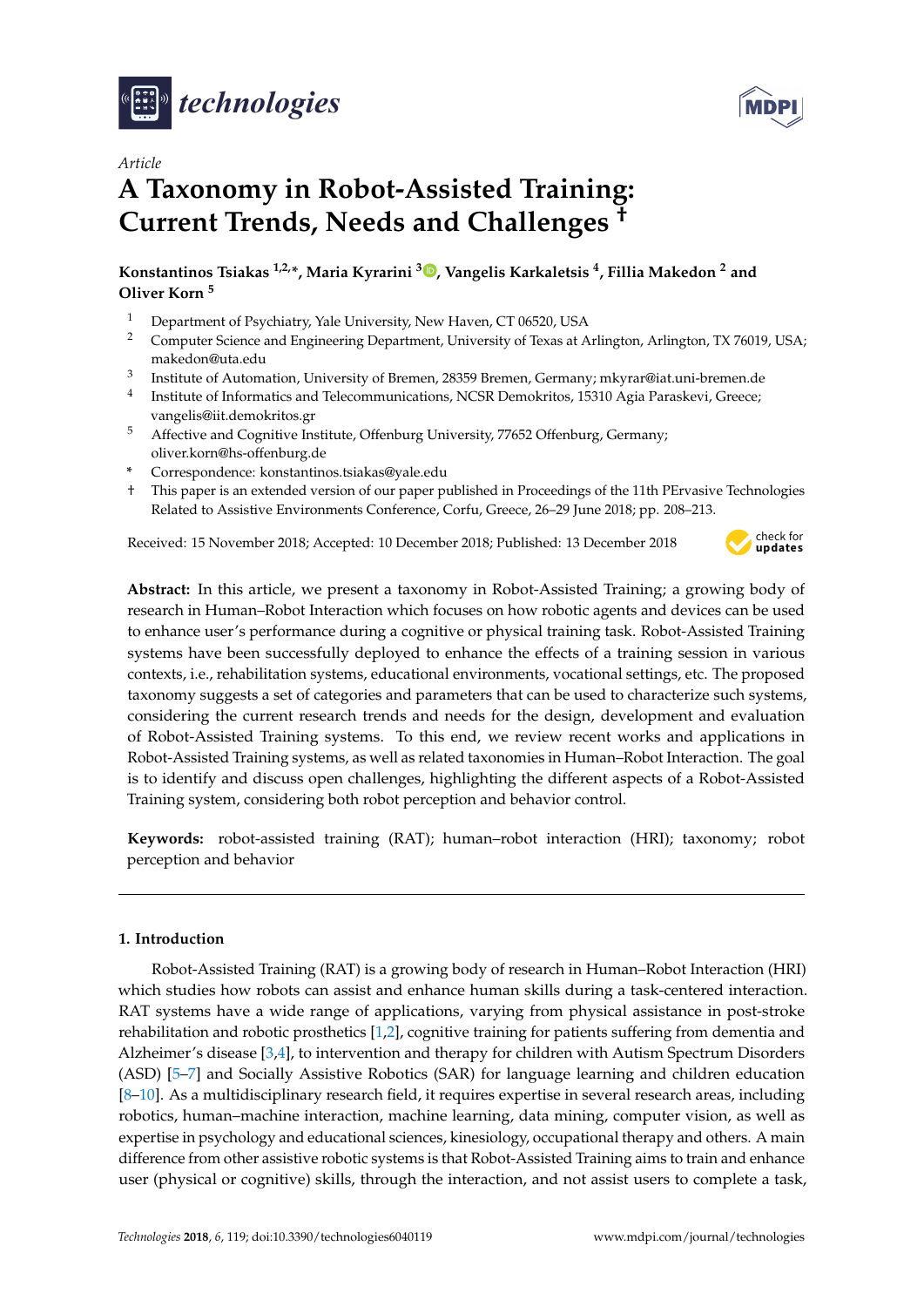e.g., Activities of Daily Living. Despite this large variety of applications, target populations and system requirements, a common goal of Robot-Assisted Training systems is to enhance user performance by providing personalized and targeted assistance towards maximizing training and learning effects. Personalization has the potential to create a tailored and compelling experience that encourages and assists users to perform a given task and meet the training goals.

The motivation and purpose of this research is to identify a common set of parameters (i.e., taxonomy categories) that characterize a Robot-Assisted Training system in order to highlight the current research trends and challenges in this growing research area. Towards this, we present a review of recent works in Robot-Assisted Training systems, focusing on the different application areas, as well as different approaches for robot perception and behavior control (Section [2\)](#page-1-0). While there are existing taxonomies for HRI systems, to our knowledge, no taxonomies have also been proposed for Robot-Assisted Training systems. Taking into consideration existing taxonomies in HRI (Section [3\)](#page-5-0), we present our proposed taxonomy for Robot-Assisted Training systems (Section [4\)](#page-6-0), providing a list of examples, based on recent works. Finally, we present our concluding remarks, presenting a set of open challenges while designing, developing and evaluating a Robot-Assisted Training system (Section [5\)](#page-12-0).

#### <span id="page-1-0"></span>**2. A Review of Robot-Assisted Training Systems**

Modern advances in robotics and sensor technologies have made possible the use of robots as assistive systems with numerous applications in healthcare, education, cognitive and physical rehabilitation and personalized skill training for a variety of target populations, e.g., elderly users, children, language learners, students, etc. Depending on the application and the target population, such systems require different underlying architectures in order to efficiently capture the required information from the end-user and its environment and provide a personalized and efficient interaction. In this section, we review recent Robot-Assisted Training systems, both for physical and cognitive skill training, focusing on the different application areas and we discuss the different approaches for modeling such systems, both in terms of perception and behavior control.

#### *2.1. Application Areas*

Robot-Assisted Training systems have been successfully deployed as training assistants with applications in healthcare, physical and cognitive rehabilitation, education and personalized skill training. In the field of psychological and cognitive assessment, robots have been proposed as screening, assessment and training tools for cognitive functions and social skills [\[11–](#page-14-8)[13\]](#page-14-9). A main advantage of such systems is the automation of well-established psychometric tools and tests, with the potential to provide users and experts with high-fidelity and standardized assessments. In a recent work [\[11\]](#page-14-8), a social robot has been deployed as an administration tool, which assesses a set of cognitive functions, including working memory, attention, executive function, and others, following the guidelines of the Montreal Cognitive Assessment test (MoCa) for elderly patients, suffering from dementia. The proposed system was designed as a multimodal interface which accommodates all subtasks of the proposed assessment task, utilizing the different sensors and interfaces of the Pepper robot. The Pepper robot was programmed to administer the specific subtasks, as well as to provide a score at the end of the assessment. The authors conducted a preliminary study to compare the automated (robotic) scores to the paper-and-pencil (standard) scores of the standardized tests. Their results showed a high correlation between the robotic and the standard scores, indicating a promising validity of the proposed approach. In a similar application, a social robot has been proposed as a psychometric tool to assess cognitive functioning via social interaction with a humanoid robot [\[12\]](#page-14-10). The robot was deployed to administer a psychometric tool for detecting Mild Cognitive Impairment (MCI) in elderly users.

Robotic systems have been successfully deployed as intervention and therapeutic tools for children with ASD. In a recent work [\[14\]](#page-14-11), a social robot was used in an in-home long-term study to investigate the effects of robot-assisted training for social communication skills. The autonomous robot was able to participate in a multiparty interaction with the child and the caregiver, assisting the child to complete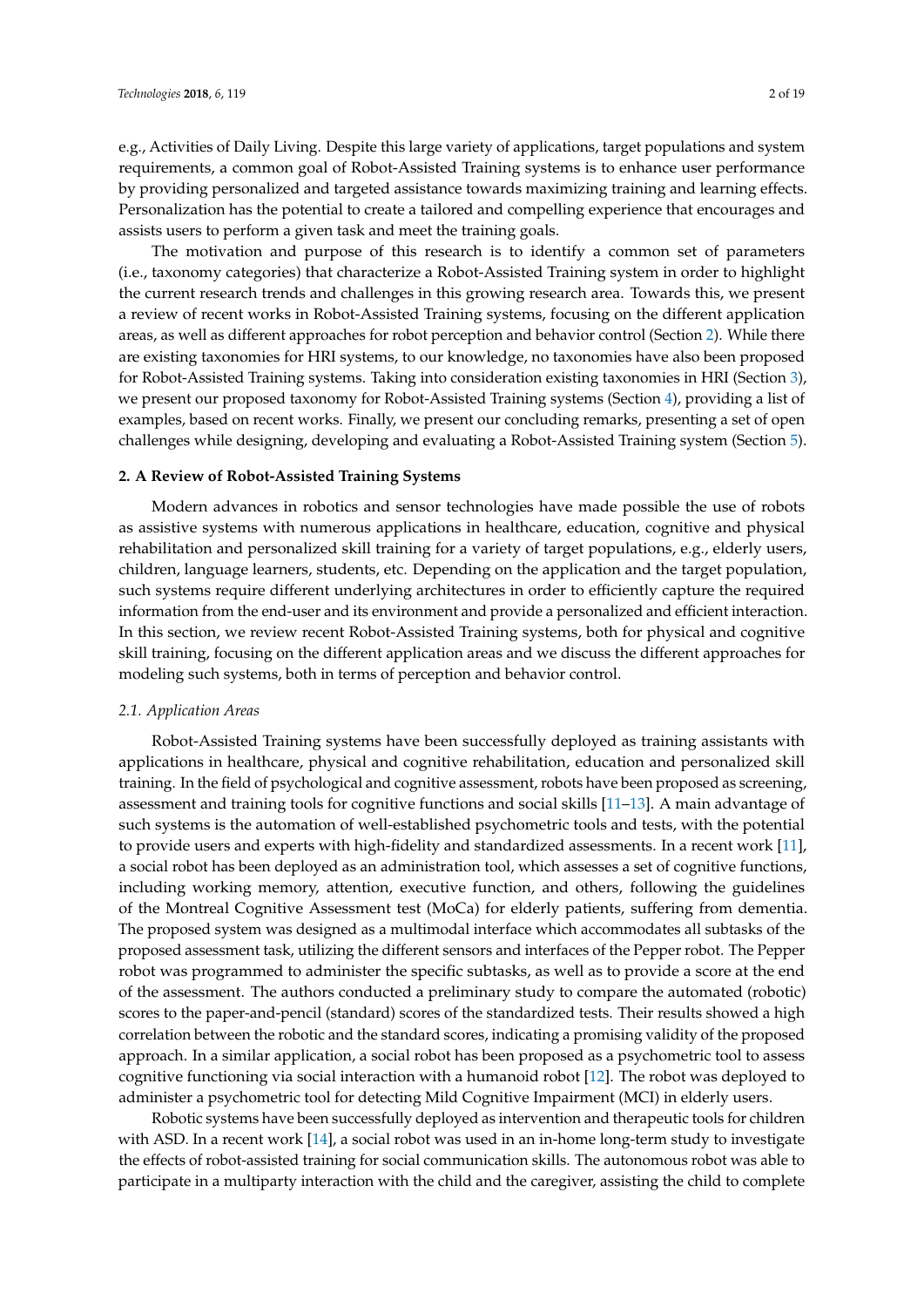and different interfaces (physical skills).

a set of activities, including emotional storytelling, perspective-taking, and sequencing. The robot was able to provide the child with personalized interventions during the interaction, maintaining their engagement. The results from the one-month pilot study indicate that children showed improved social interaction skills during the interaction, as evaluated by the caregivers. Assistive robots have also been deployed to train and enhance physical and cognitive skills for Cerebral Palsy patients [\[15\]](#page-14-12). Physical skills include lower or upper limb motor function, such as standing and balancing, locomotion, manipulation, gross and fine motor function. In order to train children with Cerebral Palsy with navigation and mobility dysfunctions, a pre-industrial robotic vehicle was designed to enable children explore their environment and learn how to navigate in the presence of obstacles. The system includes a set of different interfaces (buttons, switches, an inertial head-mounted interface) which can be used by the child to navigate the vehicle under different training scenarios. Results showed that the system adapts efficiently to the particular users skills through the different driving modes (cognitive skills)

Social robots have been successfully used as educational tools in classrooms and other educational environments. Towards designing such systems, it is essential to consider how different robot's features, e.g., robot appearance, verbal and non-verbal behavior, tutoring and communication style, affect both cognitive (learning) and affective outcomes [\[16–](#page-14-13)[18\]](#page-14-14). A recent work presents a SAR system for language learning with children [\[19\]](#page-15-0), where the system uses a camera to capture and analyze facial expressions and affective features (gaze, smile, engagement, valence, etc.) in order to provide a personalized affective interaction through social verbal behavior (valence and engagement of spoken instructions). The authors evaluated their system with 34 children in preschool classrooms (ages 3–5) for a duration of two months. The evaluation was both in terms of *learning outcomes* and *affective outcomes*. In order to assess learning outcomes, the authors conducted a pre- and post-assessment vocabulary test. The results showed that the interaction with the system improved childrens' vocabulary. Considering affective outcomes, they estimated user engagement and valence, using real-time face detection and analysis algorithms. The results support the authors' hypothesis that affective personalization increases long-term valence, while maintaining engagement. In another educational setting [\[20\]](#page-15-1), the authors presented a robot tutor for giving lectures in classrooms, evaluating different teaching styles. More specifically, the robot was designed to display different non-verbal behaviours (pitch, volume, body postures, hand gestures), resulting in different models of warmth and competence—two dimensions related to teaching styles. While the most common evaluation approach is to analyze subjective and objective measures, based on user's behavior, there are works that investigate the psychological effects (e.g., stress levels) of social robots based on bio-markers, such as urinary and salivary samples [\[21](#page-15-2)[,22\]](#page-15-3).

Robot-assisted rehabilitation systems have been proposed to assist patients after neurological injury in movement training of upper and lower limbs [\[23\]](#page-15-4). There are commercially available RAT systems for rehabilitation, such as the Lokomat [\[24\]](#page-15-5) and the WalkBot [\[25\]](#page-15-6), which are already used by clinics for lower extremity motor rehabilitation. The rehabilitation systems motivate and challenge the patient to reach the task goals in an interactive manner. A study was conducted in [\[26\]](#page-15-7) to compare the conventional physiotherapy (CP) with the robotic training Lokomat combined with CP on stroke patients. The study separated the 107 patients of new cerebral stroke into two groups. The group which followed the robotic training combined with CP showed improvement in some parameters (e.g., Berg Balance Scale, Mini-Mental State Examination, Functional Independence Measure and others) in comparison to the CP group. There are also non-commercially RAT systems available. An interactive RAT system for stroke rehabilitation has been developed by [\[27\]](#page-15-8), which assists with wrist, elbow, knee and ankle training. The proposed RAT system motivates the stroke patients to actively interact with it through a touch screen during task-related training sessions. The muscle activation, measured by EMG (electromyography) sensors, is used as a control signal for the system. A study with 15 chronic stroke patients trained with the system for 20 one-hour-sessions of upper limb training. The evaluation results show the improvement in movement of the wrist and elbow, while muscle spasticity was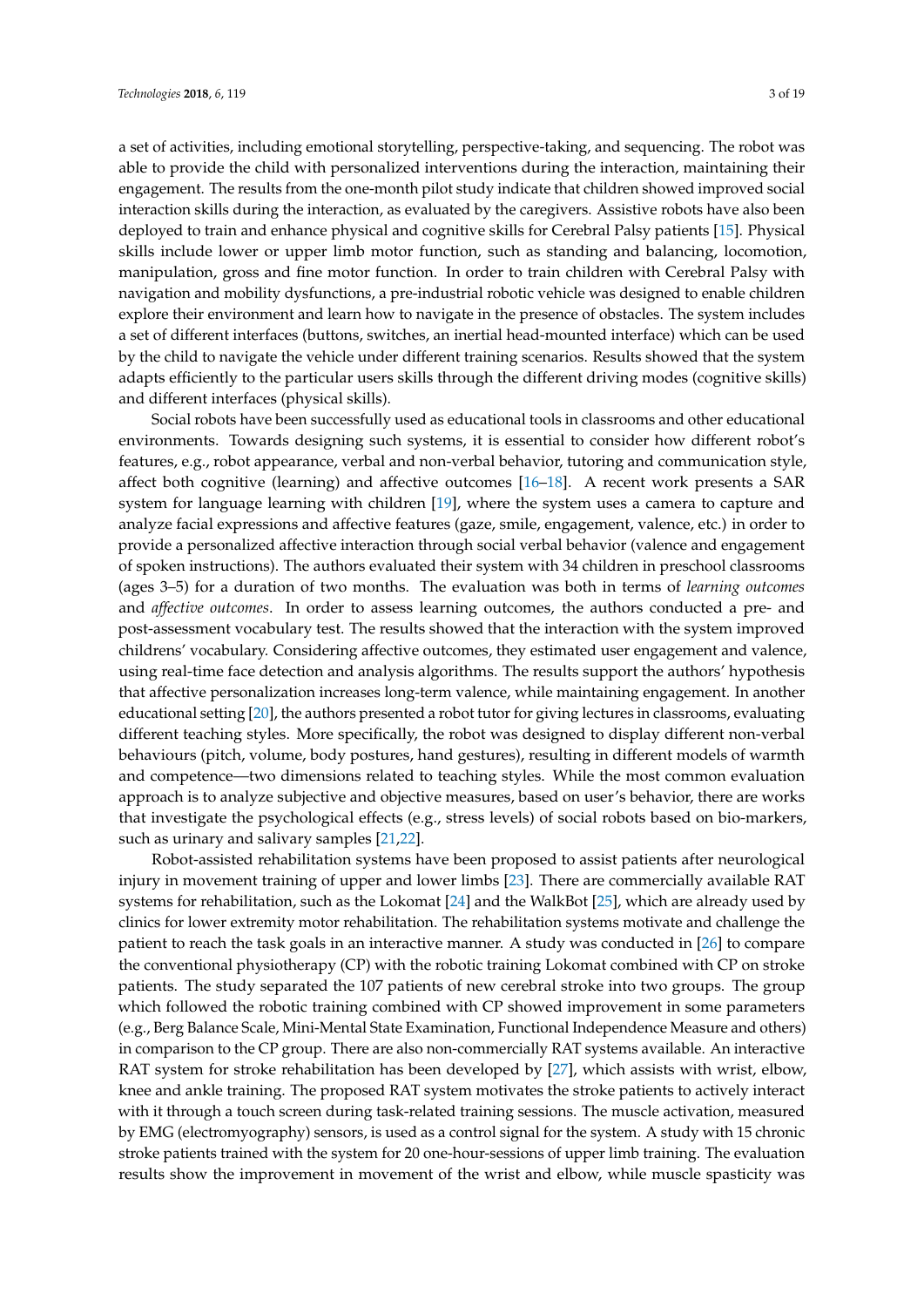reduced after the training session. RAT systems have been also proposed for training of the kinesthetic sense for stroke patients [\[28\]](#page-15-9). Kinesthetic sense refers to the sense of position and movement of the limbs and body. The robotic arm supports the forearm against gravity and provides haptic feedback. Visual feedback is also provided to keep the subject engaged. A preliminary study was conducted with seven chronic hemiparetic subjects over three weeks, and the results show effectiveness in enhancing patients' kinesthetic sense. It was also observed that the level of improvement over time could be affected by the level of impairment. Several overviews for robot-assisted rehabilitation systems exist, focusing on gait training and upper limb rehabilitation [\[29,](#page-15-10)[30\]](#page-15-11).

Chand and Kim [\[31\]](#page-15-12) provide a review of the clinical use of robot-assisted therapy in stroke rehabilitation. The improvement of the motor function in stroke patients is compared between the robot-assisted therapy and conventional physiotherapy in order to evaluate the rehabilitation RAT systems. The results from the clinical studies of robot-assisted gait training devices (both end-effector and the exoskeleton devices) have shown to be effective to conventional physiotherapy in subacute stroke patients, but it is not proven that robot-assisted training provides improvements in chronic stroke patients in comparison to conventional training or when delivered alone. Moreover, robot-assisted upper limb training with end-effector devices in subacute stroke patients was superior to conventional therapy in patients with subacute stroke. However, the use of exoskeleton devices for upper limb motor function in stroke patients did not provide enough evidence for its effectiveness. To summarize, the role of robot-assisted therapy for improving motor function in stroke patients is an addition to conventional physiotherapy and not a replacement. Similar evaluation results were also highlighted by the review of robot-assisted gait training in neurological patients [\[32\]](#page-15-13) and of robot-assisted upper limb therapy in stroke patients [\[33\]](#page-15-14).

#### *2.2. Robot Perception and Behavior Control*

Despite the wide range of applications, target population and system functionality, there are two main components of any Robot-Assisted Training system: (a) the *perception module* and (b) the *behavior control module*. The perception module is responsible to collect and analyze the information provided by its environment, through the available sensors. Such information is used to model human behavior, understand user intentions and detect task-related events. The behavior control (or action selection, decision making, planning and acting module) uses this analyzed information in order to select and execute a desirable behavior, by steering the robot's actuators, aiming to assist the user during the task. While in other applications of robotics, e.g., manipulation arms, industrial robotics, etc., planning and acting are separate and distinguished modules, in this paper, we consider planning and acting to be combined into the behavior control module. In this section, we present different approaches for robot perception and behavior control in Robot-Assisted Training systems.

Considering robot perception in the context of a Robot-Assisted Training system, it is essential that such a system can successfully process and analyze task-related modalities and signals, e.g., verbal and non-verbal cues, speech, gestures, motion, physiological and behavioral/social signals, and others. For example, designing a social skill training tool for children with ASD requires an efficient perception module able to measure and analyze children behavior during social interactions. To this end, several computational methods have been proposed to measure, analyze and assess social behavior, language functioning and emotion regulation, through speech and natural language processing, affect recognition and engagement estimation [\[34](#page-15-15)[,35\]](#page-15-16).

Maintaining engagement during a Robot-Assisted Training session is essential for an effective training tool. To this end, there are many approaches to measure and estimate the level of user engagement during a training task, including gaze and head pose estimation, gesture recognition, physiological signals (EEG, heart rate, skin conductance, etc.), and others. In a recent work, a multi-user engagement modeling approach has been proposed which utilizes multisensing data (affective state, gaze position, speech and gestures) in order to estimate different users' engagement in a multi-user robot-assisted training scenario for cognitive activities [\[36\]](#page-15-17). In another work, a multimodal robot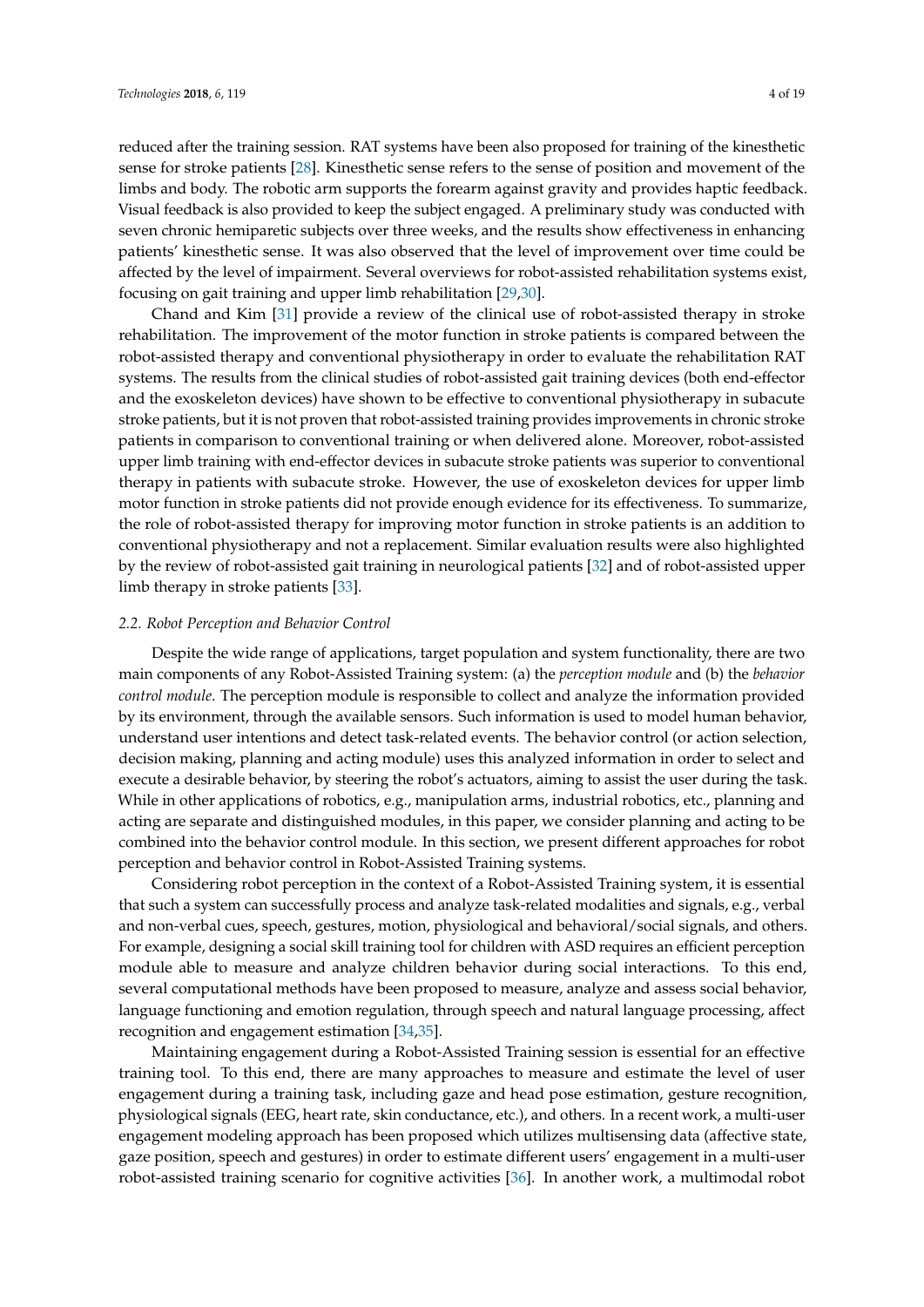perception framework was proposed for non-structured social environments [\[37\]](#page-15-18). The authors present their proposed computational approaches for non-invasive and unobtrusive audiovisual scene analysis and human tracking, as well as for physiological user monitoring. They provide a detailed description of the sensors used, the data acquisition and analysis, arguing that their proposed framework can be used for a variety of contexts, including educational and learning environments.

In the domain of robot-assisted rehabilitation, a survey on multimodal adaptive interfaces for upper limb rehabilitation [\[38\]](#page-16-0) provides an overview of 3D multimodal adaptive interfaces for robotic rehabilitation for multimodal data collection and analysis for human behavior modeling. The multimodal interfaces collect, analyze and monitor bio-mechanical data (e.g., position, velocity, and force which are obtained by sensors integrated into the robot, or else with wearable sensors on the subject, or else sensors in the environment), psychophysiological measurements (e.g., EMG, EEG, heart rate, skin conductance and other), as well as contextual and environmental factors (by analyzing robot and human behaviors through vision sensors). The system analyses the data, in order to determine the patient's bio-mechanical and psycho-physiological state and intention. Visual and haptic augmented sensory feedback is also provided to motivate and keep the patient in the loop. The robotic system features online adaptation of the training exercises based on the patient's performance.

The goal of a Robot-Assisted Training system is to utilize the perceived multisensing information and perform in such a way in order to provide the user with an effective training session. Robot behavior, in the context of a Robot-Assisted Training system, can be expressed and realized in several ways, e.g., by adjusting task-related parameters (e.g., task difficulty, duration), verbal or non-verbal behavior, gestures, proxemics and others, depending on the application and the system requirements and functionality. Several approaches have been proposed to model and optimize robot behavior in a Robot-Assisted Training system. The challenge is to simulate authentic or at least appropriate human behavior while avoiding both the uncanny valley and cartoon-like over-simplification [\[39\]](#page-16-1). In the domain of ASD intervention, a recent work proposes a behavior control architecture for a Robot-Assisted intervention system, which enables the robot to intervene in autism therapy with high autonomy, minimizing the workload of the supervisor therapist [\[40\]](#page-16-2). The proposed architecture is inspired from the ACT-R cognitive architecture which is a general model of cognition and provides a framework for information processing [\[41\]](#page-16-3). The proposed control architecture consists of different modules (intention, memory, task planning, action, social) which are responsible for different aspects of the robot behavior, aiming to facilitate social skills for children with ASD. In a similar application, another work presents a behavior control system for social robots in therapies with a focus on personalization and platform-independence [\[42\]](#page-16-4). The authors present the different components of their proposed architecture (user modeling, robot mood, affect and personality, behavior generation), as well as the set of design principles considered during the architecture design process, including multi-layer behavior, personalization and modularity.

Existing and well-established cognitive systems and software, e.g., IBM Watson, have been used as design tools for robot and virtual tutors. For example, IBM Watson, a cognitive question-answering system, has been used to design a virtual tutor which answers common questions of students during an introductory Java programming course [\[43\]](#page-16-5). The prototype was evaluated in a field test and the results indicated that existing cognitive architectures and software can be used to design robotic tutors in educational settings. A recent work presents ProCRob; a software architecture for cognitive robot programming, which enables non-technical experts (teachers, therapists) to design and develop personalized social robot applications, using a visual programming interface, for different human–robot interaction contexts, including therapy for children with ASD, and for encouraging rehabilitation activities in patients with post-stroke [\[44\]](#page-16-6). Taking into consideration that robots and humans must closely interact and collaborate in the context of robotic rehabilitation systems, a robotic architecture has been proposed to allow non-expert users to be involved in the robotics operation when needed [\[45\]](#page-16-7). The proposed architecture is presented, showing how human users can communicate with robotic systems at different levels, considering sensing planning and acting. Different users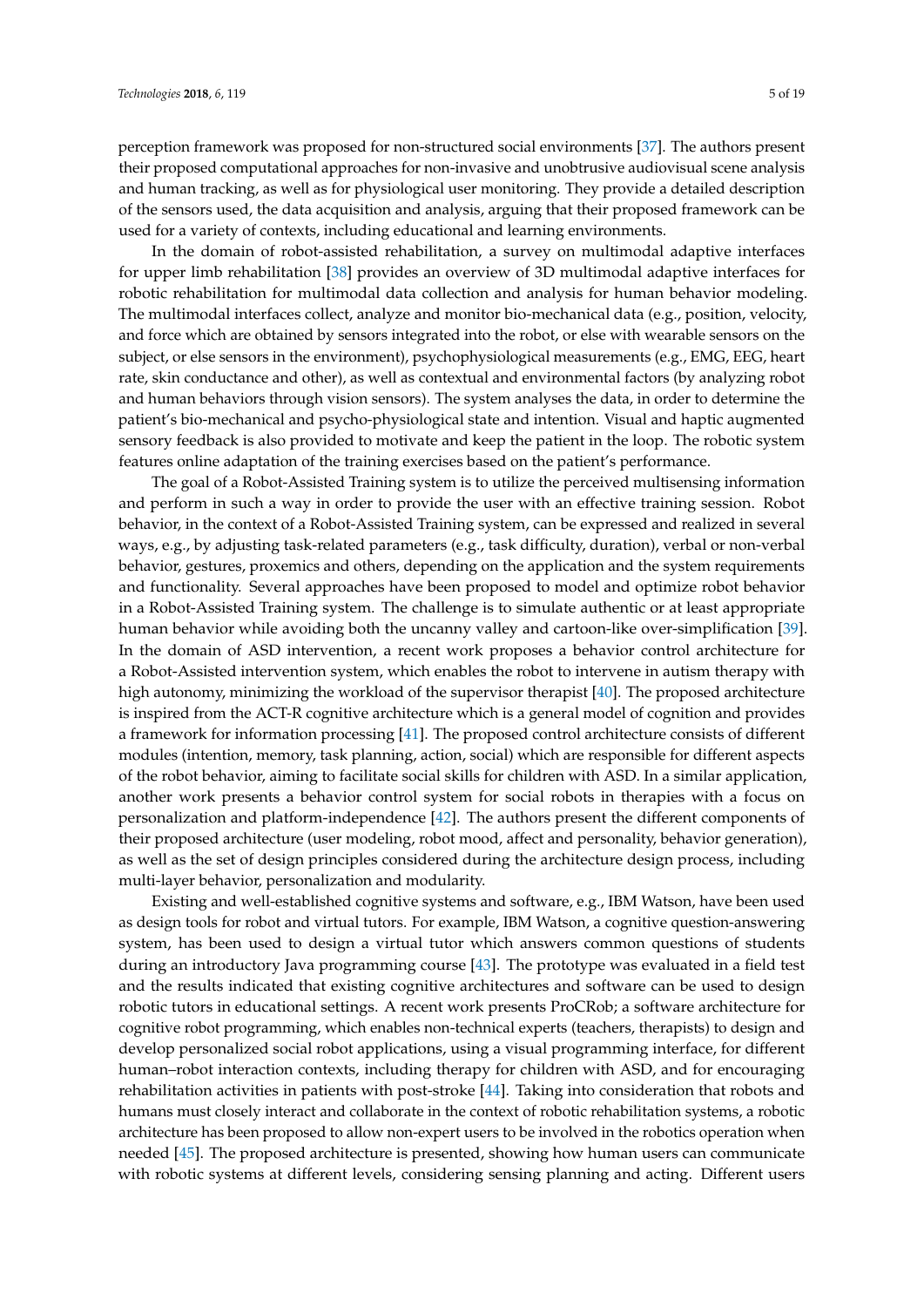can interact with the system through different communication channels and modalities, resulting in a contextually-rich environment.

#### <span id="page-5-0"></span>**3. Related Taxonomies in HRI**

Taking into consideration the large variety of applications, target population, as well as the computational approaches to design and model an effective Robot-Assisted Training system, the focus of this work is to identify a set of common parameters that can be used to define and evaluate a Robot-Assisted Training system. To this end, we review existing taxonomies for Human–Robot Interaction systems, which are used to classify and categorize different design methods and approaches. One of the most generalized and broad classifications for HRI systems, which we mainly considered for our taxonomy, provides a classification framework based on eleven taxonomy categories [\[46,](#page-16-8)[47\]](#page-16-9): task type, task criticality, robot morphology, ratio of people to robots, composition of robot teams, level of shared interaction among teams, interaction roles, physical proximity, decision support for operators, time–space taxonomy and autonomy level/amount of interventions from operators. These different variables can be used to define and classify an HRI system, as we show in Table [1.](#page-5-1)

<span id="page-5-1"></span>

| <b>System Requirements</b> | <b>Interaction Type</b>     | <b>Human Roles</b>     | Spatio-Temporal    |
|----------------------------|-----------------------------|------------------------|--------------------|
| Task                       | Ratio of People             | Human Interaction      | Time-Space         |
| Type                       | to Robots                   | Roles                  | Taxonomy           |
| Task                       | Level of Shared Interaction | Decision Support       | Human-Robot        |
| Criticality                | Among Teams                 | for Operators          | Physical Proximity |
| Robot                      | Composition of              | Level of Autonomy-     |                    |
| Morphology                 | Robot Teams                 | Amount of Intervention |                    |

**Table 1.** An updated taxonomy in Human-Robot Interaction [\[47\]](#page-16-9).

*System requirements* can be defined by task type, task criticality and robot morphology. The task type variable defines the task in a high-level representation (e.g., physical rehabilitation task). It is important because it sets the system requirements and the basic design guidelines. Some possible values of this variable are: tutoring session, assembly manufacturing task, rehabilitation exercises, etc. Task criticality is a subjective measure which considers safety issues (e.g., human safety risk) and has three values indicating the level of human life risk: high, medium, low. For example, a heavy industrial robot which physically interacts with humans would be classified as criticality = 'high', whereas, for a social robot tutor, criticality would be low. Since robot appearance affects how people interact with it, the robot morphology variable describes the robot appearance type, i.e., anthropomorphic, zoomorphic, and functional.

Depending on the application, there are different *interaction types* between human and robot members. One parameter under this category is the ratio of people to robots, which simply defines the number of humans and robots participating in the interaction. Another parameter is the type of interaction between human and robot participants, defining the level of shared interaction among (robot and human) teams. The most straightforward example is a single robotic agent that interacts with a single human user. A more complex example is a human operator that sends commands to a team of robots, which has to autonomously coordinate its members to execute the command. Another example is a team of human users that coordinates and sends specific commands to independent robots.

Since human participation is essential for any HRI system, *human roles* must be well-defined. Scholtz [\[48\]](#page-16-10) has defined five different roles for a human participant in an interaction with a robot: supervisor, operator, teammate, mechanic/programmer and bystander. Moreover, two more are added by Goodrich [\[49\]](#page-16-11): mentor and information consumer. In many applications, where the human acts as an operator or supervisor, an HRI system should provide the user with decision support. The human user needs to monitor, intervene, and modify robotic behavior, when needed. Providing appropriate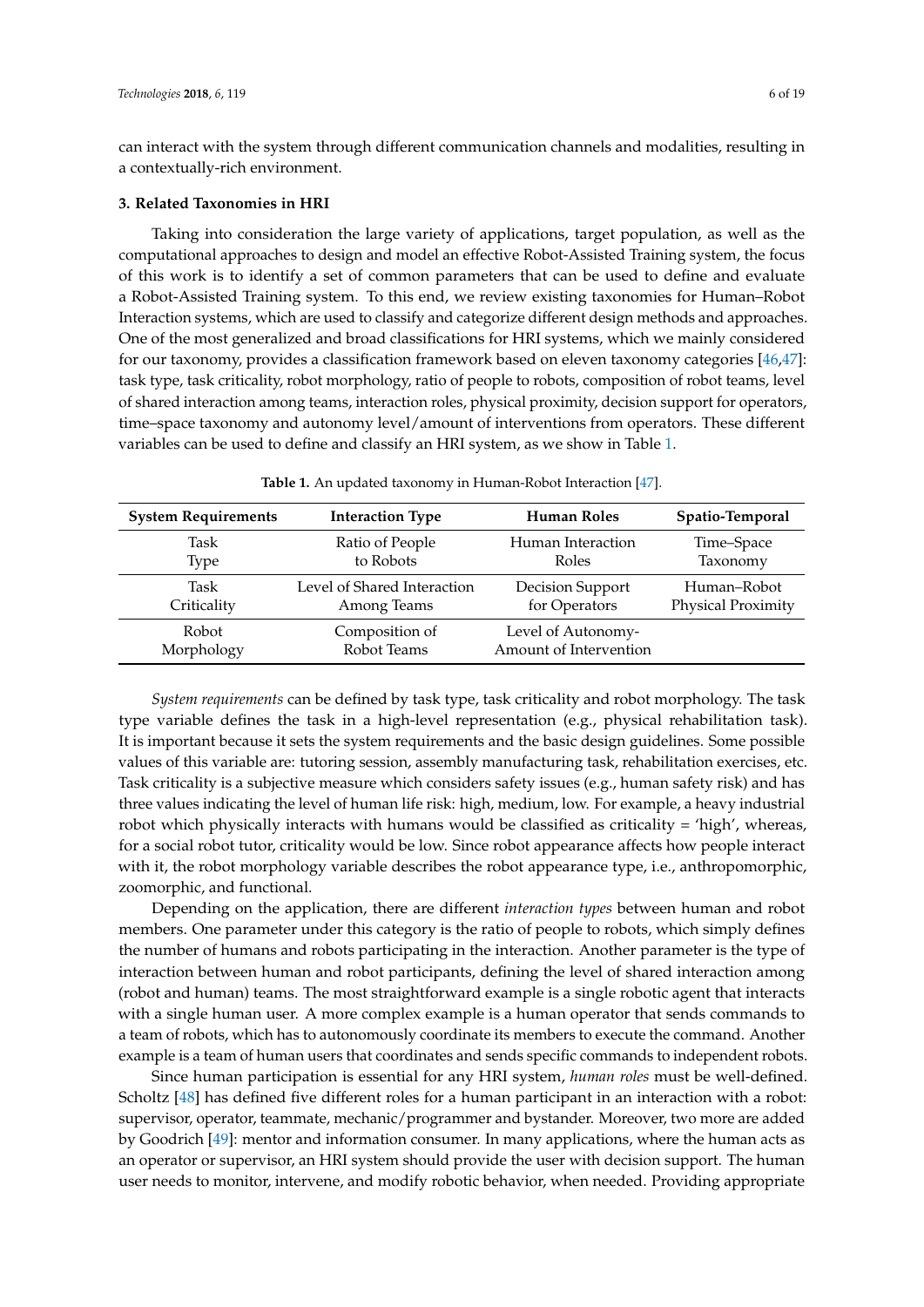information to the operator can enhance their decision-making. For example, the robot can visualize information on the list of all available sensors and data streams. Interactive methods can be used to make the system's decision process transparent to the user, as humans and machines require shared awareness and shared intent during human–robot interactions [\[50](#page-16-12)[,51\]](#page-16-13). Another defining factor for HRI is the level of autonomy (or the amount of human intervention). Human operators or supervisors often have the ability to control the robot and modify its behavior. The level of the autonomy is defined as the amount of time that the robot acts in an autonomous manner. In many cases, this value can be adjusted during the interaction, resulting in a progressively autonomous system. Human workload and cognitive capacity are two important factors to take into consideration in order to define the level of autonomy.

Other parameters that are defined by this taxonomy are *spatiotemporal* and define human–robot interaction in terms of space and time. More specifically, these parameters categorize an HRI system based on whether human and robot share the same space (collocated, non-collocated), and whether they act at the same time or not (synchronous, asynchronous). Moreover, in a collocated HRI system, the robot can be defined by different proximity behaviors e.g., avoiding, passing, following, approaching, touching, and/or none. Focusing on specific applications and domains requires a more detailed description. For example, SAR systems have been used for physical rehabilitation [\[52\]](#page-16-14), where proxemics are defined based on social interaction zones (e.g., social, personal, intimate) used to define robot's personality (e.g., introvert, extrovert).

Depending on the application and the system requirements, several taxonomies have been introduced for human–robot interaction systems, such as human–robot collaboration, child–robot interaction, assistive robotics and others. More specifically, Salter [\[53\]](#page-16-15) presented a taxonomy for child–robot interaction (CRI), based on the control factors for both robots and participants. They used three categories for both robots and human participants: Autonomy, Group and Environment. For example, the robotic autonomy (RA) can be classified as one of the following: autonomous, fixed, combination, Wizard of Oz, and remote-controlled. The participant autonomy (PA) can be: free, natural, comfortable, directed, and controlled, based on how the users are allowed to interact with the robot. The authors have provided a taxonomy rating in relation to participant and robot influences, for all three categories. They used a rating scale from 1 (None) to 9 (High) to describe the level of control of robots and participants.

Other taxonomies focus and elaborate on specific parameters, such as robot autonomy level. In [\[54\]](#page-16-16), the authors present a framework for Levels Of Robot Autonomy (LORA) in HRI, identifying parameters that influence and get influenced by the level of robot autonomy. They provide a guideline flow chart to determine robot autonomy and effects on HRI. Their taxonomy for robot autonomy takes into consideration the level of autonomy during *sensing*, *planning* and *acting*. The guidelines can be used to identify task and environmental influences on robot autonomy level, measure and categorize autonomy level and identify HRI parameters that have an impact on robot autonomy. Focusing on human–robot collaboration systems, another recent taxonomy describes the level of automation, specifically for collaborative robots [\[55\]](#page-16-17). The Interaction Readiness Model (IRM) classifies a system in one of the four levels, based on the level of automation. This model correlates the level of automation with task complexity in a manufacturing environment. The automation level varies from *gated robots* mode, where a robot is idle while a human is present to *fully interactive* mode, where humans and robots learn how to solve a synergistic task. This model has been defined based on real industrial needs, towards Industry 4.0 and "robofacturing" [\[56\]](#page-16-18).

#### <span id="page-6-0"></span>**4. A Taxonomy for Robot-Assisted Training Systems**

Based on the existing taxonomies and classification frameworks, we propose a set of taxonomy categories which may be considered as guidelines for the design, development and evaluation of a Robot-Assisted Training system, as we show in Figure [1.](#page-7-0) The categories are: *Task Type and Requirements*, *Interaction Types and Roles*, *Level of Autonomy and Learning* and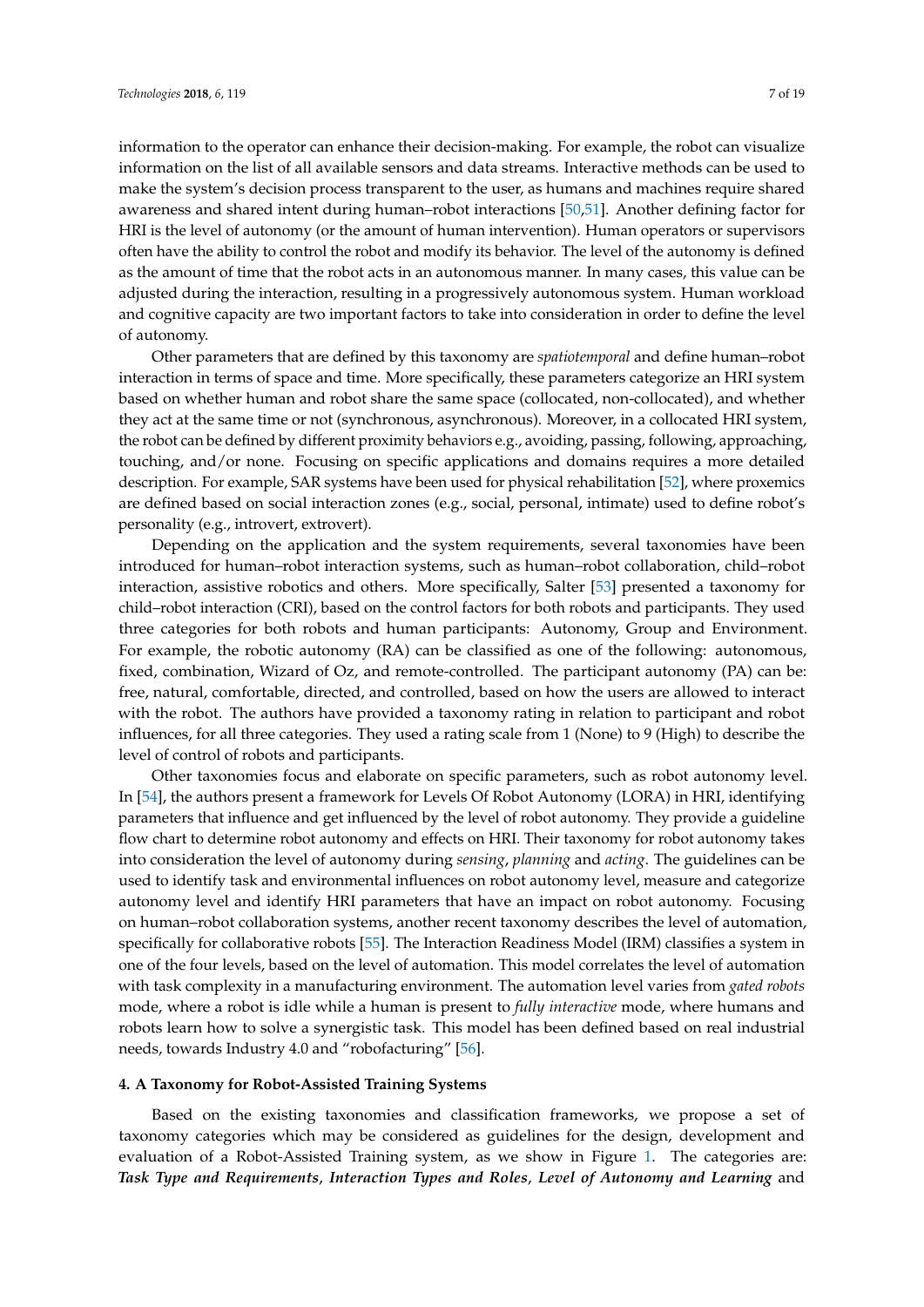*Personalization Dimensions*. In this section, we present and describe the proposed taxonomy categories, using examples of recent RAT systems, highlighting the relationship between these categories, i.e., the *requirements* of a rehabilitation system (high level of task criticality) may require a supervisor to monitor the interaction—*interaction roles*. In Table [2,](#page-8-0) we illustrate the proposed taxonomy categories, using recent works in Robot-Assisted Training.

<span id="page-7-0"></span>

**Figure 1.** Taxonomy categories for robot-assisted training.

#### *4.1. Task Type and Requirements*

When designing a Robot-Assisted Training system, the task type and requirements are the first parameters to be defined, since they can set the tone for the overall design, implementation and evaluation process. The task type and requirements define important parameters as task criticality and safety issues, target populations, robot morphology, set of appropriate sensors and type of assistance (physical, social, mixed). Several parameters, including robot design, task criticality and target population, may be defined taking into account both researchers' views and clinicians' and other stakeholders' recommendations. Task type provides a high-level description of the task and the system requirements. Based on a recent taxonomy [\[57\]](#page-16-19), types of assistive robots include *physically assistive robotics* (PAR), *socially assistive robotics* (SAR), as well as *sensory and feedback systems* and *user interface and control systems*.

Physically Assistive Robotics (or Assistive Robotics) is an area that studies how robots can be used to provide assistance to users (e.g., stroke patients) through physical interaction (e.g., robotic rehabilitation). In [\[58\]](#page-17-0), a physically assistive robot is presented for upper-limb rehabilitation. In this work, the authors presented an automated system for a rehabilitation robotic (physically assistive and functional) device that guides stroke patients through an upper-limb reaching task. The system uses task-related observations (e.g., task completion time and assistance needed) to estimate user-related metrics (e.g., user fatigue, progress, etc.) and adapt the reaching task parameters to enhance training effects. As part of the system's requirements, the authors argue that the use of sensors (camera, EMG sensors, etc.) could lead to noisy and untrustworthy observations and system's decisions. Due to high task criticality, a supervisor monitors the system's decisions and intervenes when needed.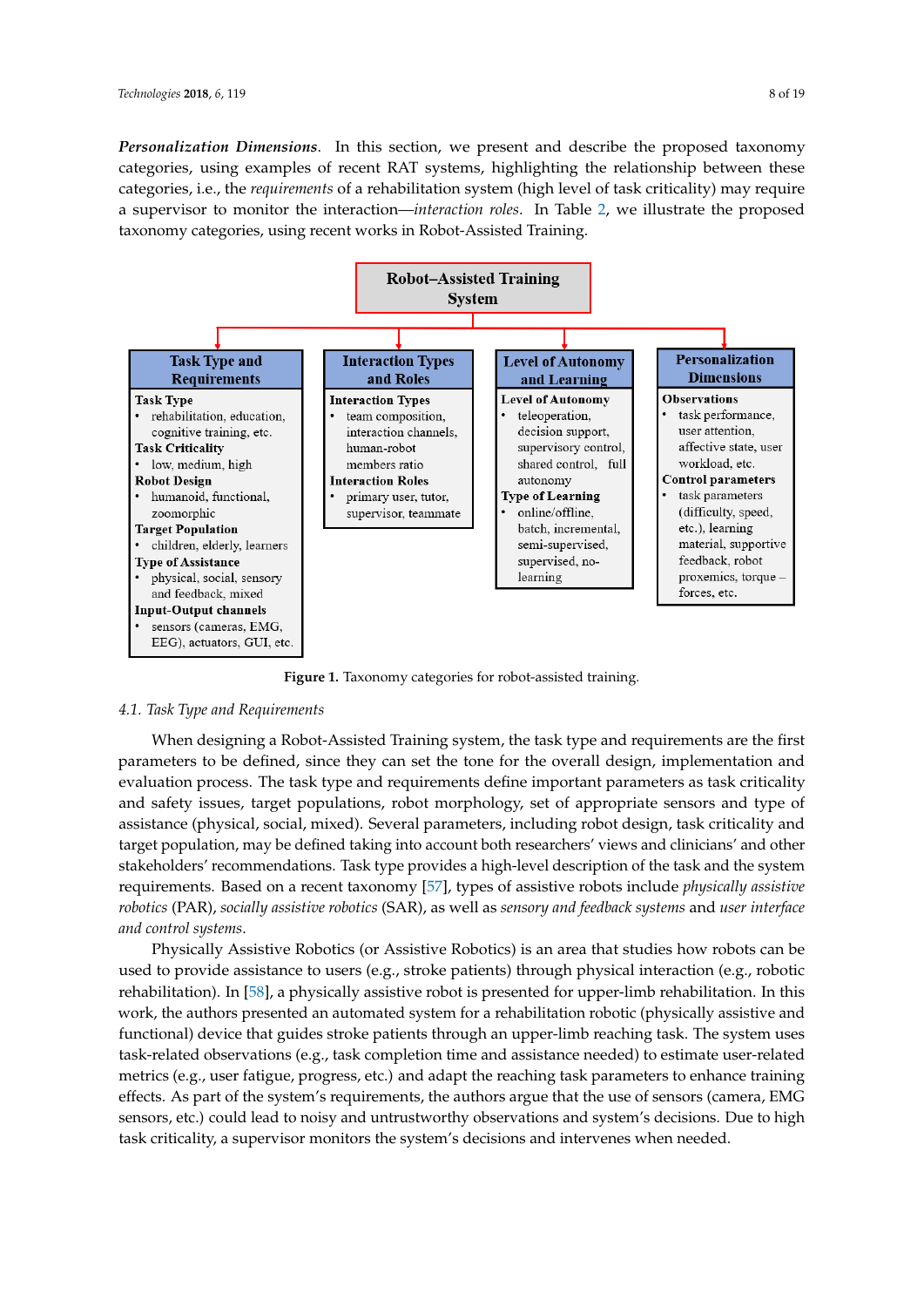<span id="page-8-0"></span>**Table 2.** Considering our proposed taxonomy, we classify recent works in Robot-Assisted Training based on (a) Task Type and Requirements, (b) Interaction Types and Roles, (c) Level of Autonomy and Learning and (d) Personalization Dimensions.

| Task Type and<br>Requirements                                                                   | <b>Interaction Types</b><br>and Roles                                                                                    | <b>Level of Autonomy</b><br>and Learning                                                                        | <b>Personalization Dimensions</b>                                                                                     |
|-------------------------------------------------------------------------------------------------|--------------------------------------------------------------------------------------------------------------------------|-----------------------------------------------------------------------------------------------------------------|-----------------------------------------------------------------------------------------------------------------------|
| Socially Assistive Robotics<br>(SAR) for Language Learning<br>with Children [19]                | A social robot acts as an<br>affective tutor during a<br>language learning game                                          | The robot acts fully<br>autonomously and learns<br>using Reinforcement<br>Learning                              | The robot adjusts its<br>engagement and valence<br>during verbal instructions                                         |
| SAR-based system for Post<br>Stroke Rehabilitation for<br>Elderly Patients [52]                 | The robot therapist<br>monitors, assists and<br>encourages users during<br>rehabilitation                                | The robot acts fully<br>autonomously and<br>personalizes its policy using<br>Policy Gradient RL                 | The robot adjusts its therapy<br>style, speed and proxemics<br>based on user progress                                 |
| Robot-Based Rehabilitation<br>using Serious Games and<br>Haptic device [59]                     | The user performs a<br>reaching task using a<br>robotic haptic device                                                    | The robot acts autonomously<br>and learns through RL                                                            | The system adjusts the game<br>parameters to challenge the<br>user                                                    |
| Adaptive Upper-Limb<br>Rehabilitation using a Haptic<br>Device [58]                             | The robotic arm trains the<br>user in a reaching task. A<br>supervisor monitors<br>system's decisions                    | The robot acts autonomously<br>based on a given policy (no<br>learning); an expert can alter<br>the action      | The system decides reaching<br>target, resistance level of<br>resistance, or when the task<br>should stop             |
| Social Robot for Attention<br>Acquisition during a Memory<br>Game $[60]$                        | The robot acts as a tutor<br>who guides user's attention<br>during a memory game, in a<br>WoZ setup                      | The system acts<br>semi-autonomously. A<br>supervisor provides RL with<br>user state to select gestures         | The robot learns the<br>appropriate gesture<br>combination to increase user<br>attention                              |
| Physical Exercising for<br>Children using a Social Robot<br>and Wizard-of-Oz Interfaces<br>[61] | The robot shows the<br>exercises to be performed. A<br>supervisor can control the<br>robot                               | The system acts in a<br>semi-autonomous manner.<br>The robot learns from<br>human input                         | The robot personalizes the<br>exercise regimen according to<br>exercise performance and<br>compliance                 |
| <b>EMG-Controlled Interactive</b><br>Robot for Upper Limb<br>Training [27]                      | The robot guides the user<br>during the training tasks<br>through assistive torques<br>and a Graphical User<br>Interface | The system records and<br>analyzes EMG signals and<br>generates a control signal to<br>provide assistive forces | The system adjusts the<br>assistive forces based on<br>real-time continuous EMG to<br>improve task performance        |
| Social Robotic Tutor for<br>Grid-based Puzzle Solving<br>[62]                                   | A social robot provides<br>supportive behavior to help<br>the user solve the puzzle                                      | The robot acts fully<br>autonomously and uses an<br>RL framework to learn<br>personalized policies              | The robot observes user<br>progress and selects a<br>supportive behavior to<br>maximize performance and<br>engagement |

Social robots can provide supportive behavior, feedback and recommendations, as well as attention acquisition to assist users in several applications, e.g., through gestures to enhance memory training using a memory game [\[60\]](#page-17-2). For the purposes of the experiments, the authors deployed Furhat, an anthropomorphic robotic head [\[63\]](#page-17-5), which has been developed for several HRI applications. Another example demonstrates how socially assistive robots can be deployed for physical rehabilitation with elderly users [\[52\]](#page-16-14), investigating different robot behavior parameters (human–robot personality matching, robot proxemics, etc.), as well as their relationship to user performance and engagement. Social assistance can also improve compliance and performance for physical exercising in child–robot interaction [\[61\]](#page-17-3). In sensory and feedback systems, the input channels may include different modalities from several sensors in order to capture information on the state of the robot, as well as user-related information, e.g., user's performance, affective state. Based on the system requirements, a robot's behavior is expressed through the output channels, responsible for robot movement, emotion generation, task parameter adjustment, etc. User interfaces and control systems are being used as input/output communication channels, e.g., to visualize sensor information for a human supervisor who can control the system, if needed.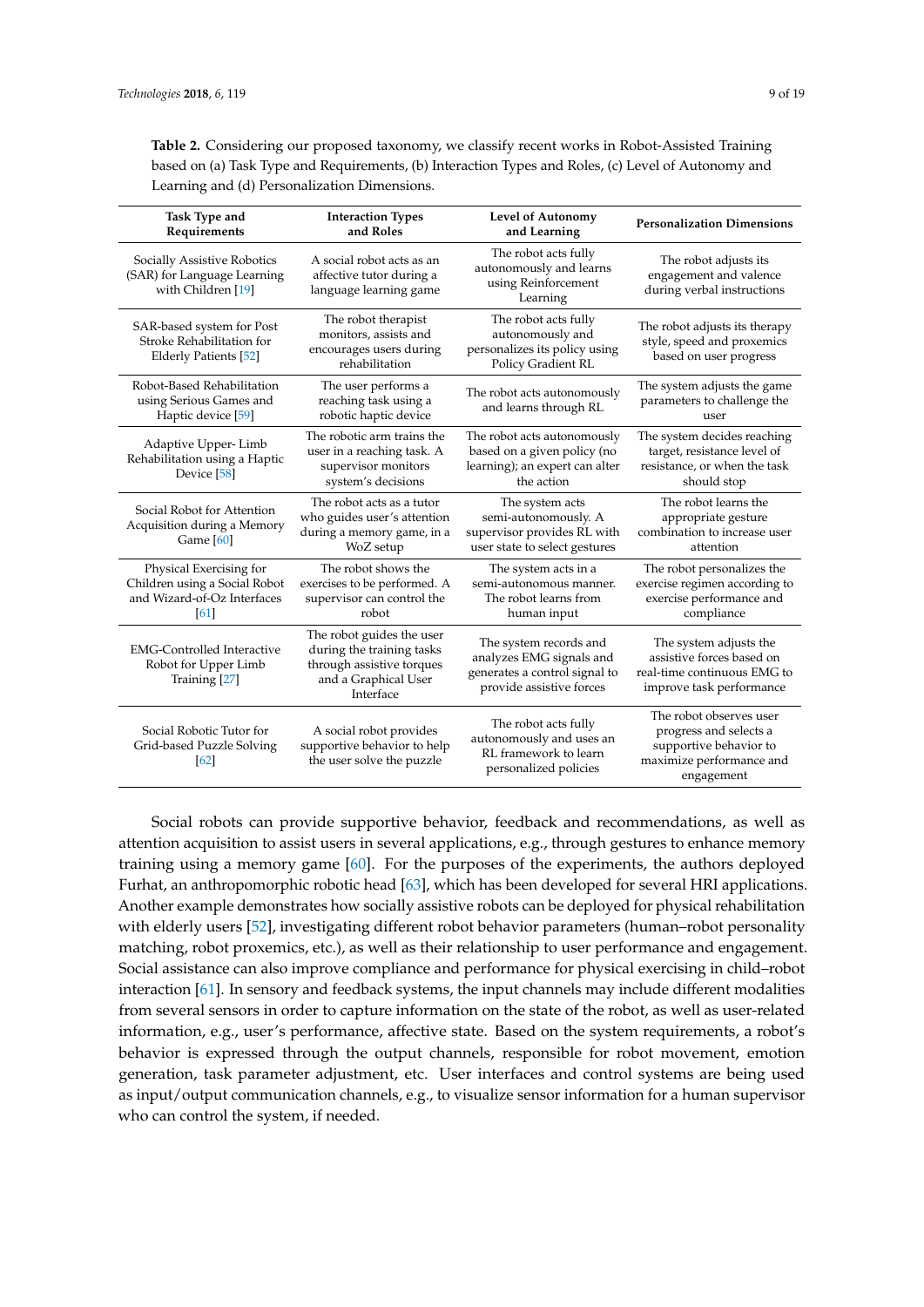#### *4.2. Interaction Types and Roles*

Similar to previous taxonomies, we define the human–robot interaction types and roles. These parameters define the interaction types; how the human–robot team is formulated and communicates, as well as the interaction roles for each part of the interaction. Depending on the task type and requirements, there are different interaction types between human and robot members, considering the levels of interaction. For example, as mentioned before, the most straightforward interaction includes a single interaction channel between one robot and one human user. A more complicated interaction could involve a robot which communicates with multiple human users, with the same or different interaction roles (e.g., students, teacher–student). In the case of a collaborative training scenario, a social robot can be used as a moderator for a collaborative training game between two human users to improve their collaboration skills [\[64\]](#page-17-6). In Figure [2,](#page-9-0) we show the different interaction types of humans and robots in a Robot-Assisted Training system.

<span id="page-9-0"></span>

**Figure 2.** Examples of interaction types in robot-assisted training (**A**–**E**) (inspired by [\[47\]](#page-16-9)).

Previous taxonomies have focused on the interaction roles that human users can have in the interaction [\[46](#page-16-8)[,47\]](#page-16-9). Depending on the application area and context, e.g., education, healthcare, industry, there are different interaction roles between human and robot members. For example, focusing on educational robots, the different interaction roles of the robot can be: presenter, teaching assistant, teacher, peer, or tutor [\[16\]](#page-14-13). In this work, we focus on the different categories of interaction roles that both human and robot members can have in a Robot-Assisted Training session. Considering the existing taxonomies, as well as recent works and applications in this area, the categories of interaction types in a Robot-Assisted Training system are: *primary user*, *trainer*, *supervisor* and *teammate*.

A primary user is the end user who participates actively in the interaction (e.g., patient, student, trainee). While the most frequent case is that this is a human user, there are works that focus on training a secondary user (therapist) [\[65\]](#page-17-7), by simulating the primary user using the robot in order to evaluate the system from the aspect of the supervisor [\[66\]](#page-17-8). Moreover, as a primary user, a robot can act as peer-learner. Peer-learning (or peer-training) refers to students (or employees, trainees) learning with and from each other (classmates, colleagues, trainees). The role of a (human or robot) trainer is to instruct, assist and guide the primary user(s) during the training session (e.g., educational robotic tutors). For example, therapeutic robots can guide patients during rehabilitation sessions, by demonstrating the rehabilitation exercises that need to be performed [\[26,](#page-15-7)[42,](#page-16-4)[61\]](#page-17-3). A supervisor monitors the training session (i.e., through sensors or interfaces) to capture essential information of the training session (e.g., task parameters, user performance and condition, etc.), and intervene, if needed, to ensure an efficient and safe interaction. Team co-ordination and collaboration can be used as training tasks, thus the role of a (human or robot) teammate who interacts with the user can be an important member role in a training session. For example, robotic teammates can be used to simulate in real time the cooperation between industrial robotic manipulators and humans, executing simple manufacturing tasks [\[67\]](#page-17-9).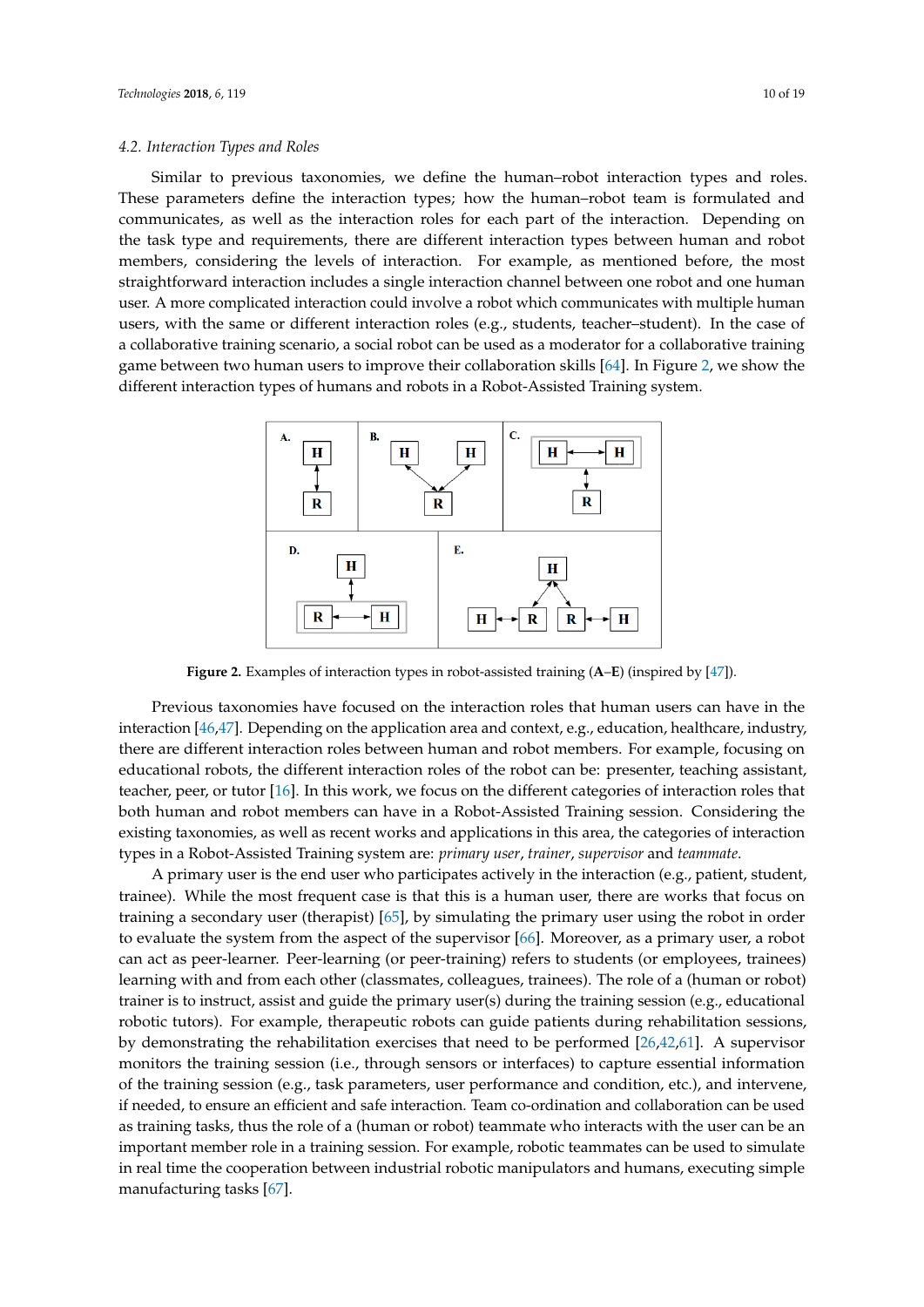An essential aspect of a Robot-Assisted Training system is the *level of robot autonomy*, which defines whether the robot acts autonomously or under the guidance or control of a human user. Specific system requirements and parameters may require the presence of a human expert who acts as a supervisor to ensure safety and efficiency during the training session. Influenced by LORA [\[54\]](#page-16-16), the level of autonomy in a RAT system varies from tele-operated to fully-autonomous systems, including supervised autonomy and decision support systems. Autonomy can be defined both in terms of perception and behavior control. Autonomy in perception defines to what extent the robot perceives its environment, with or without the supervision or intervention of a human user. For example, a decision support system can visualize the input modalities (speech, facial expressions, etc.) through a Graphical User Interface (GUI), allowing a human operator to provide the system with the required perception information (spoken utterances, engagement level, user intention, etc.), especially during system prototype evaluations, where automated processing modules (speech recognition, emotion classification) have not been developed. Autonomy in behavior control relates to the amount of human intervention during the decision making and execution process of the system based on the information provided by the processing module. For example, in the upper-limb reaching task example [\[58\]](#page-17-0), the system suggests an action to the supervisor, through a GUI, and the supervisor agrees or disagrees with the system decision, resulting in a supervisory control system. This *Wizard-of-Oz (WoZ)* paradigm has been extensively used for RAT applications, where the robot executes the behaviors decided by a human supervisor. Despite its effectiveness, a main limitation relates to the amount of expert workload and attention to ensure a safe robot behavior. Towards this end, recent approaches enable the robot to learn through human (expert) input and progressively act in an autonomous manner.

Considering the above, we compare two systems in terms of robot autonomy in both perception and behavior control, illustrating their differences (Figure [3\)](#page-11-0). In a user study for attention acquisition through gestures [\[60\]](#page-17-2), a social robot was deployed to grab and guide user's attention during a memory card game, through a combination of verbal and non-verbal behavior (e.g., speech, gaze, gestures). The system needs to perceive user behavior, attentive and affective state and make a decision based on these. In order to facilitate robot perception, a human supervisor provides the robot with the user state, based on gaze and speech behavior, by observing the interaction (teleoperation). The robot selects a combination of gestures to deploy based on the human-provided user state and the game state (number of remaining cards). While robot perception is fully dependent on the human supervisor, the robot uses a Reinforcement Learning policy to decide if the participant needs support and determine the combination of gestures to grab user's attention, in a fully autonomous manner. In another study, the authors illustrate the SPARC framework (Supervised Progressively Autonomous Robot Competencies) with applications in Robot-Assisted Therapy [\[68\]](#page-17-10). The robot is designed to assist children with ASD during a set of turn-taking and imitation training tasks. The proposed system include a sensing and interpretation module which analyzes multimodal information for child behaviour classification. At the perception level, the system acts as a Decision Support system; it visualizes captured data, as well as extracted information and features related to child's level of engagement, motivation, and performance based on the perceived modalities (gaze, motion, speech). A human expert uses this information to annotate child behaviors with the possibility of training classifiers based on this annotated data using Machine Learning approaches (e.g., Neural Networks and Support Vector Machines) for automated child behavior classification. Based on the perceived information, the robot uses a cognitive controller which maps therapist-specified child behaviours to appropriate therapist-specified robot actions. The system proposes actions to the supervisor who can passively accept the action or actively correct it. The system acts in a semi-autonomous way (supervised control) in order to reduce the supervisor's workload.

Robotic agents can be either learning or non-learning agents, or they can switch between different *levels of learning*, depending on different parameters (i.e., uncertainty, performance). There are several types of learning agents, e.g., offline or online, model-based or model-free, supervised or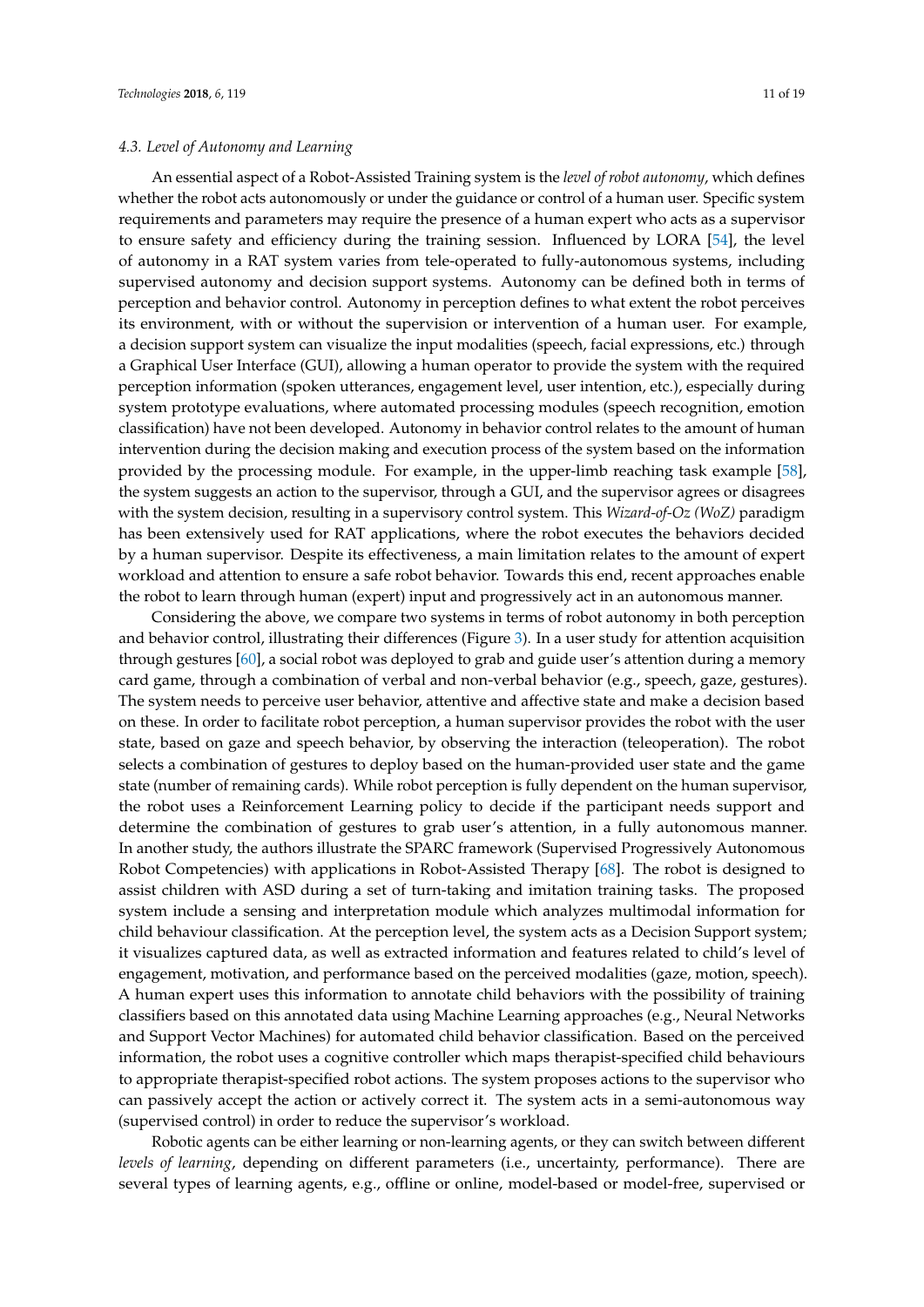unsupervised, the selection of which depends on the application and the system requirements. There is a variety of learning approaches which can be applied for interactive systems and agents, including Machine Learning, Active Learning, and Reinforcement Learning [\[69\]](#page-17-11). For example, Active Learning is a research area which studies when an agent should ask for human input (i.e., correct label/action) in order to improve system performance. Interactive Machine Learning and Interactive Reinforcement Learning are two promising approaches to integrate such human expertise and feedback in the learning mechanism of an interactive system (Human-in-the-Loop). Following such interactive learning approaches, intelligent WoZ interfaces can enable an assistive robot to integrate expert knowledge and guidance and switch from tele-operation to a progressively autonomous mode, decreasing expert workload and effort. Similar to autonomy levels, learning can occur both in perception and behavior control. Neural Networks and Support Vector Machines have been used to learn robot behavior from human expert input in a RAT session [\[66\]](#page-17-8). The presented system simulates a RAT session, where a human supervisor monitors a robot–child and a robot–instructor during a card classification task, using a WoZ interface. The neural network is trained using human input as training labels. Their user study results indicate that learning agents can decrease expert workload, as they learn how to provide human-like decisions. The robot shifts from a tele-operated agent (WoZ) to a supervised autonomous robot, demonstrating that progressive robot autonomy can reduce supervisor workload, while maintaining the quality of the interaction. In another work, a robotic device has been used as a haptic interface for upper-limb rehabilitation [\[59\]](#page-17-1). The robotic device acts as a joystick for the user who performs a rehabilitation game. The system follows a dynamic player modeling approach using Reinforcement Learning in order to learn a user model and adjust the game difficulty in real time.

<span id="page-11-0"></span>

**Figure 3.** Levels of Robot Autonomy during perception and behavior control.

#### *4.4. Personalization Dimensions*

Personalization plays an integral role in designing an efficient Robot-Assisted Training system. Based on the famous Bloom's 2 sigma problem [\[70\]](#page-17-12), one-to-one tutoring presents better learning effects than group (conventional) tutoring. Parameters that affect efficiency include training material (e.g., exercise regimen) and teacher behavior (e.g., supportive, challenging, etc.). Such parameters can be adjusted in order to maximize tutoring/training effects for each individual. Considering system parameters defined by other taxonomies and recent work in RAT systems, we define the *personalization dimensions*. Personalization dimensions refer to (a) the set of observations that the system perceives and considers in order to adjust its behavior and (b) the set of control parameters, that are adjusted to achieve personalization. Considering the two basic modules of a Robot-Assisted Training system, the observations would be the output of the perception module and the control parameters would be defined based on the behavior control module. Another crucial parameter is the evaluation metric (or objective function) based on which the effects of personalization will be maximized. This is highly dependent on the system requirements and can relate to both affective, learning/cognitive and physical gains. Since such parameters are defined based on the system's requirements, as well as the design approach and can be defined either at a high level (e.g., robot supportive behavior) or at a low level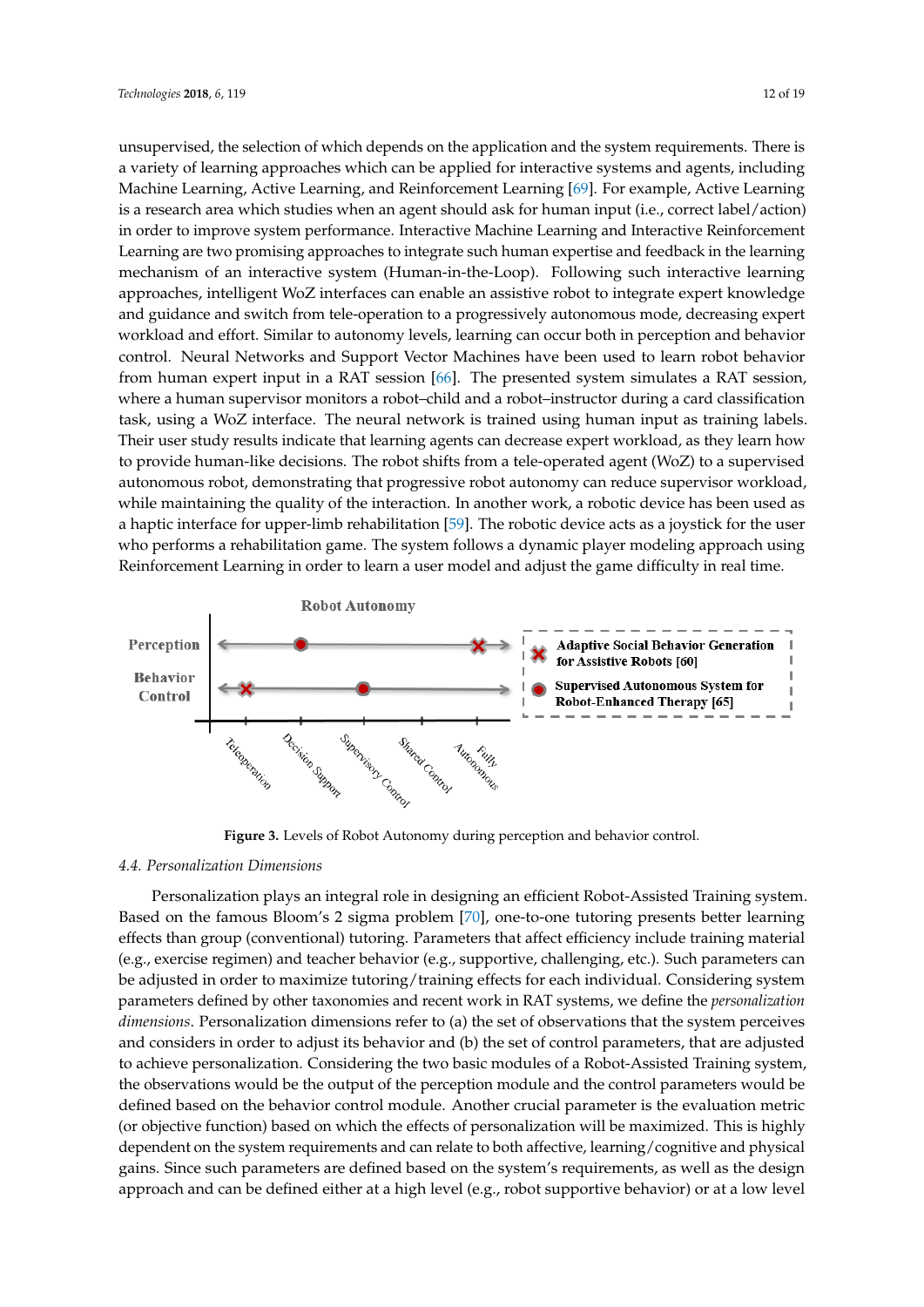(e.g., robot movement), one of the research objectives regarding personalization is how to use these observed parameters in order to learn the control parameters. Interactive Reinforcement Learning (IRL) techniques have been used to facilitate robot learning from human-generated feedback varying from button clicks and vocal commands to haptic feedback during human–robot object handover [\[71\]](#page-17-13). For example, a robot that learns behavior by analyzing and utilizing emotional and social user signals could facilitate real-time personalization in human–robot interaction on the wild. For example, the affective language tutor [\[19\]](#page-15-0) uses a facial expression and feature extraction software in order to estimate child's affective state (engagement and valence). The system combines these estimated values into a reward signal and the system learns to adjust its behavior by selecting appropriate motivational strategies (using verbal and non-verbal actions), based on the current child's state (affect and performance).

#### <span id="page-12-0"></span>**5. Conclusions and Open Challenges**

In this paper, we presented a taxonomy in Robot-Assisted Training, considering related taxonomies in Human–Robot Interaction, as well as current trends and needs in this growing body of research. The motivation of this work is to highlight research objectives related to the design and implementation of a Robot-Assisted Training system. We presented a review on recent works, aiming to delineate different aspects and trends to be taken into consideration when designing such a system, focusing on personalization. In this section, we discuss the open challenges and research objectives for the design, development and evaluation of a Robot-Assisted Training system. Considering a set of open challenges regarding physically robot-assisted training systems [\[72\]](#page-17-14) and social aspects of human–robot interaction and evaluation of social robots [\[73\]](#page-17-15), we identify the following research objectives and needs:

- Perceiving and understanding user needs, focusing on techniques and approaches to enable an intuitive and non-intrusive interaction between the user and the system, maximizing user's compliance, based on the different user types and roles and their participation in the personalization procedure,
- Improvement of system self-awareness, in terms of perception, interpretation, reasoning, decision making, and learning. The system must be able to self-assess its functionality on different levels in order to prevent inappropriate interactions, e.g., notify if involvement of a human supervisor is required,
- Improvement of system adaptation and personalization based on the perceived behavioral, cognitive and emotional states of the user(s), the task needs and the context of the interaction. The system must be able to know when and how to personalize its behavior with respect to appropriate evaluation metrics.

Robot-Assisted Training systems usually operate in contextually rich environments that can provide the system with valuable information to achieve personalization. A research question that arises is how to identify the optimal (e.g., minimum) set of modalities and sensors, as well as accurate perception and behavior control components, to ensure an efficient, intuitive and non-intrusive interaction. Different interaction types and member roles result in different types of human feedback that can be captured by different sensors/interfaces including, cameras, microphones, EEG sensors, GUIs, joysticks, and many others. Such systems should be able to utilize the different communication channels from different types of human users, who can provide the system with anticipatory guidance and performance feedback towards personalization [\[74\]](#page-17-16). Research works investigate how informative user interfaces and interactive learning methods can increase user engagement while interacting with a learning agent [\[75\]](#page-17-17). Interactive Reinforcement Learning can utilize human-generated feedback (i.e., facial expressions, emotion, GUI input, etc.) in order to facilitate personalization in the wild [\[19\]](#page-15-0).

The selection of personalization parameters must be in line with the system design and requirements, in order to achieve positive effects on both learning and affective gains. Based on the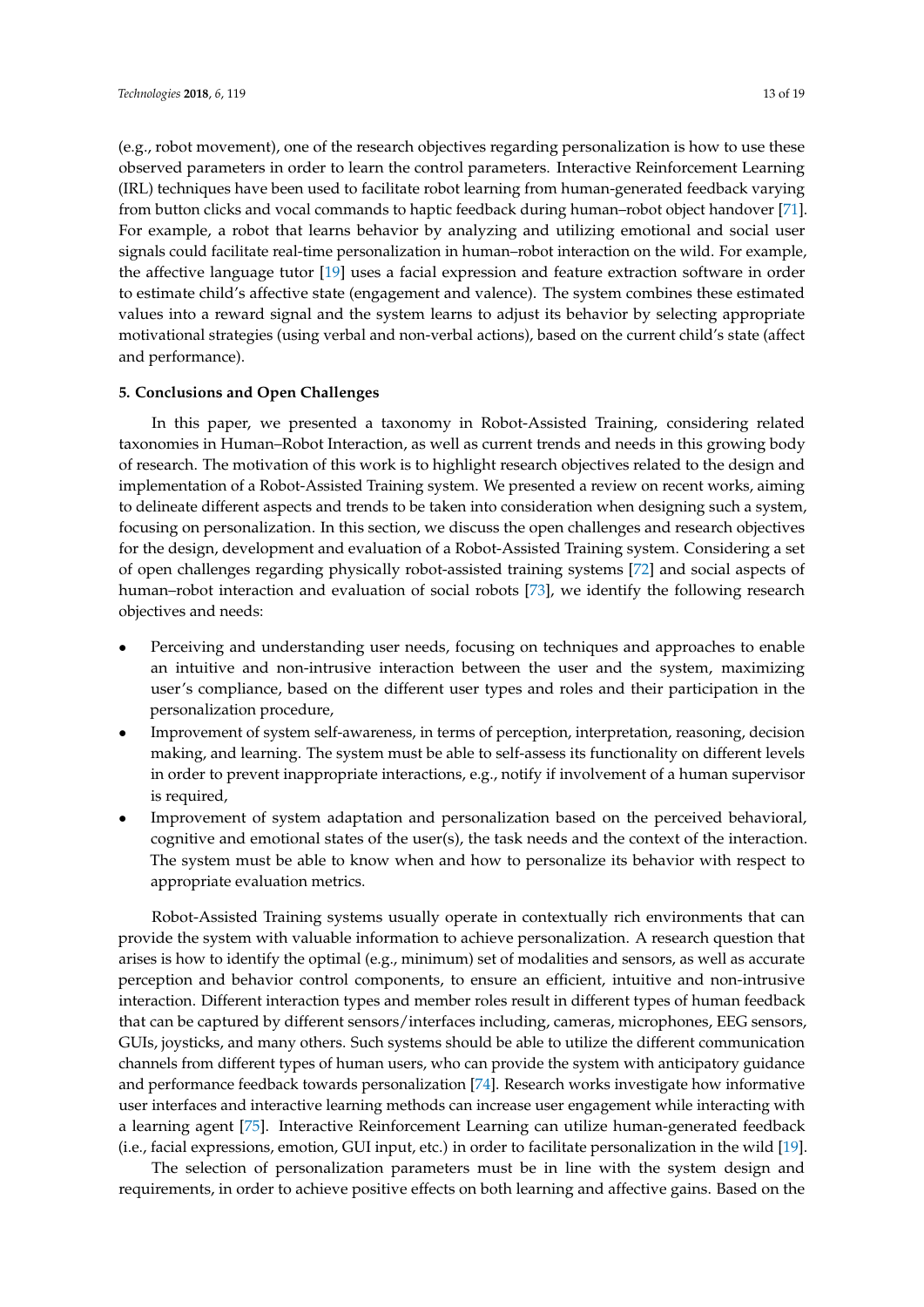time span or the frequency of the interaction, there is a distinction between long-term and short-term adaptation and personalization systems. Short-term adaptation systems are able to personalize their behavior during few interaction steps in order to provide an effective interaction, given a limited amount of data [\[76\]](#page-17-18). Long-term adaptation systems require more or longer interactions in order to personalize and improve future interactions. Long-term adaptation may be more efficient for frequent interactions (e.g., tutoring, rehabilitation), considering the learning benefits of long-term interactions in tutoring [\[77\]](#page-18-0). Moreover, the selection of the personalization parameters (observations and control) should serve the purpose and goal of the system. Affective robots are deployed to personalize the interaction by selecting and generating appropriate emotions, aiming to a more natural and effective interaction [\[73\]](#page-17-15), considering both learning and affective gains, e.g., task performance and engagement.

A recent systematic review discusses adaptivity and personalization of human–robot interaction [\[78\]](#page-18-1). The paper presents usability studies with adaptive social robots interacting with users in heath care and therapy domain, in education, in work and home environments and public spaces. While most of the studies proposed adaptation of the HRI based on user performance and user profile, limited studies investigate adaptation based on user characteristics (e.g., gender, age, level of experience). Another important issue is to understand the influence of the adaptation on user's engagement and performance [\[78,](#page-18-1)[79\]](#page-18-2). A comparison between emotional-based, memory-based and game adaptations to engage social long-term interaction with between robot and children at a school is presented in [\[79\]](#page-18-2). The initial results showed that emotion-based adaptation was more effective, followed by memory-based adaptations, while game adaptation did not achieve long-term social engagement.

An important challenge for Robot-Assisted Training considers human safety during physical (and/or social) interaction [\[80\]](#page-18-3). While well-established standards (ISO) for direct HRI have been proposed for assistive and collaborative robots in industry [\[81\]](#page-18-4), there are no established safety standards for robot-assisted training systems, to the best of our knowledge. Moreover, psychological safety for the user should also be considered based on the survey paper of methods for safe HRI by Lasota and his co-authors [\[82\]](#page-18-5). Negative psychological effects on the user from HRI, such as discomfort, stress or fatigue, should be recognized and the robot could take some retrieving actions. For example, if the user feels discomfort, the robot could slow down or keep a greater distance or pause/stop until the user's psychological state improves. Such affective personalization can be considered as a sequence of human emotion recognition, appropriate robotic behavior selection and expression of robotic emotions. This loop of perception, regulation and expression is called affective loop. Research works focus on developing cognitive models to provide robots with social aspects and capacities, in order to personalize affective artificial behaviors in cooperative human–robot scenarios through emotion detection, regulation and expression [\[83](#page-18-6)[–85\]](#page-18-7).

There is also a need to investigate the negative effects of personalization, considering both learning (training) and affective gains. Personalization may result in a more enjoyable short-term interaction, considering also the novelty effect [\[86\]](#page-18-8). However, it is shown that human learners may not prefer a personalized and concise robot behavior, over the long-term, but a more varying one [\[62\]](#page-17-4). Considering these, there is a need to investigate different personalization mechanisms both in terms of perception and control, from the aspects of user acceptance and preferences, learning and affective gains and other evaluation metrics for Human–Robot Interaction systems [\[87\]](#page-18-9). Personalization is a complex computational problem that requires the robot to dynamically assess, adapt, and leverage a model of user's abilities and needs [\[88\]](#page-18-10) and can benefit from literature reviews in several areas, including but not limited to, Intelligent Tutoring Systems [\[89\]](#page-18-11), Student Modeling [\[90\]](#page-18-12), Affective Computing [\[91\]](#page-18-13), Cyber-Physical Systems [\[92\]](#page-18-14) and Machine Learning for Interactive Systems and Robots [\[69\]](#page-17-11).

**Author Contributions:** K.T. conceived of and designed the study and wrote the paper. M.K. was responsible for the materials related to physically assistive robotics and rehabilitation. V.K., F.M. and O.K. supervised the study design and contributed to the manuscript preparation. O.K. provided his expertise and materials related to social robots.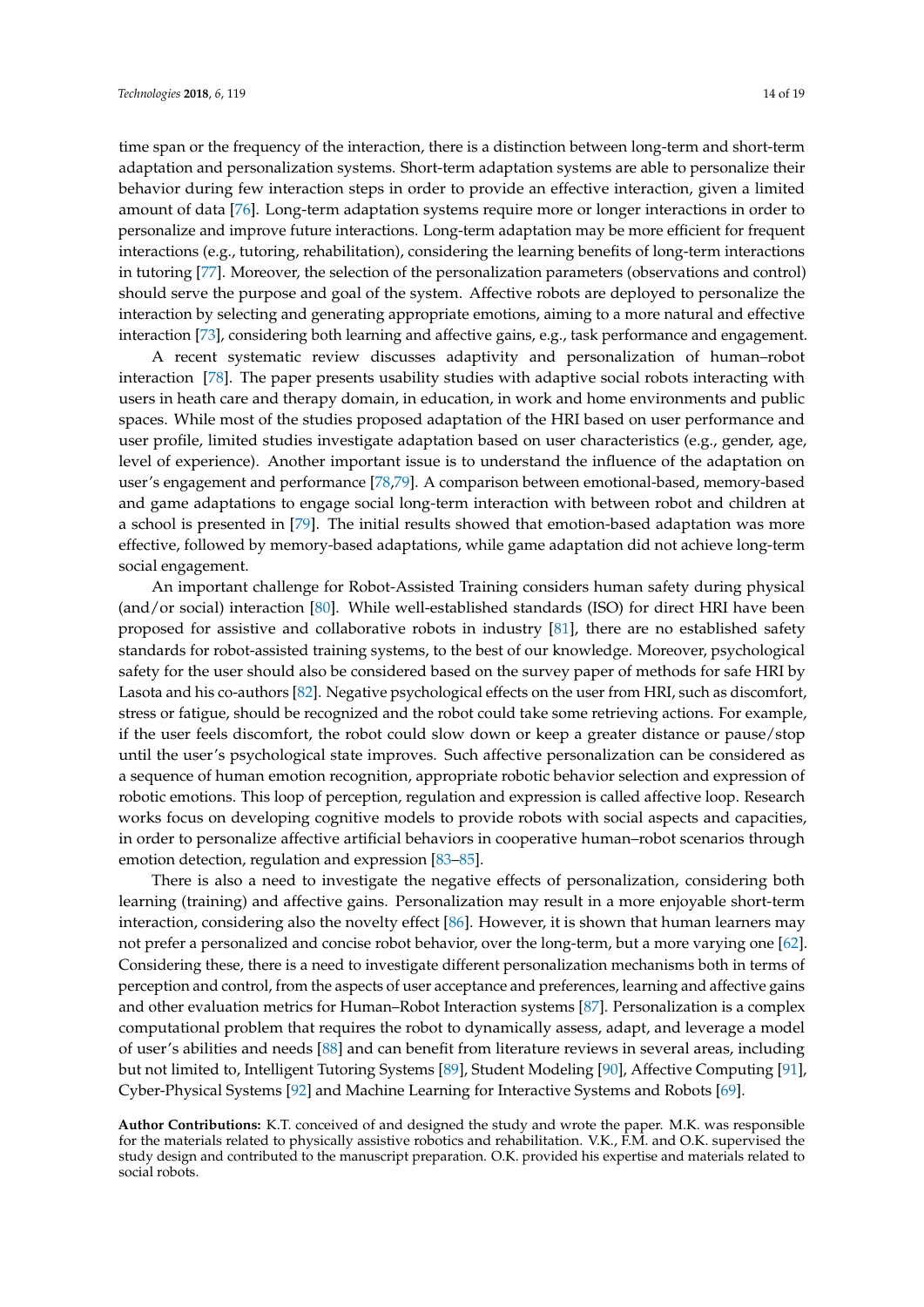**Funding:** This research was funded by the National Science Foundation (NSF) under award numbers CHS 1565328 and PFI 1719031.

**Conflicts of Interest:** The authors declare no conflict of interest.

## **References**

- <span id="page-14-0"></span>1. Gandolfi, M.; Geroin, C.; Waldner, A.; Maddalena, I.; Dimitrova, E.; Picelli, A.; Smania, N.; Tomelleri, C. Feasibility and safety of early lower limb robot-assisted training in sub-acute stroke patients: A pilot study. *Eur. J. Phys. Rehabil. Med.* **2017**, *53*, 870–882. [\[PubMed\]](http://www.ncbi.nlm.nih.gov/pubmed/28084064)
- <span id="page-14-1"></span>2. Stroppa, F.; Loconsole, C.; Marcheschi, S.; Frisoli, A. A Robot-Assisted Neuro-Rehabilitation System for Post-Stroke Patients' Motor Skill Evaluation with ALEx Exoskeleton. In *Converging Clinical and Engineering Research on Neurorehabilitation II*; Springer: Berlin/Heidelberg, Germany, 2017; pp. 501–505.
- <span id="page-14-2"></span>3. Wada, K.; Shibata, T.; Musha, T.; Kimura, S. Robot therapy for elders affected by dementia. *IEEE Eng. Med. Biol. Mag.* **2008**, *27*, 53–60. [\[CrossRef\]](http://dx.doi.org/10.1109/MEMB.2008.919496)
- <span id="page-14-3"></span>4. Jøranson, N.; Pedersen, I.; Rokstad, A.M.M.; Ihlebæk, C. Effects on symptoms of agitation and depression in persons with dementia participating in robot-assisted activity: A cluster-randomized controlled trial. *J. Am. Med. Direct. Assoc.* **2015**, *16*, 867–873. [\[CrossRef\]](http://dx.doi.org/10.1016/j.jamda.2015.05.002) [\[PubMed\]](http://www.ncbi.nlm.nih.gov/pubmed/26096582)
- <span id="page-14-4"></span>5. Scassellati, B.; Admoni, H.; Matari´c, M. Robots for use in autism research. *Ann. Rev. Biomed. Eng.* **2012**, *14*, 275–294. [\[CrossRef\]](http://dx.doi.org/10.1146/annurev-bioeng-071811-150036) [\[PubMed\]](http://www.ncbi.nlm.nih.gov/pubmed/22577778)
- 6. Bharatharaj, J.; Huang, L.; Mohan, R.E.; Al-Jumaily, A.; Krägeloh, C. Robot-assisted therapy for learning and social interaction of children with autism spectrum disorder. *Robotics* **2017**, *6*, 4. [\[CrossRef\]](http://dx.doi.org/10.3390/robotics6010004)
- <span id="page-14-5"></span>7. Lee, J.; Takehashi, H.; Nagai, C.; Obinata, G.; Stefanov, D. Which robot features can stimulate better responses from children with autism in robot-assisted therapy? *Int. J. Adv. Robot. Syst.* **2012**, *9*, 72. [\[CrossRef\]](http://dx.doi.org/10.5772/51128)
- <span id="page-14-6"></span>8. Lee, S.; Noh, H.; Lee, J.; Lee, K.; Lee, G.G.; Sagong, S.; Kim, M. On the effectiveness of robot-assisted language learning. *ReCALL* **2011**, *23*, 25–58. [\[CrossRef\]](http://dx.doi.org/10.1017/S0958344010000273)
- 9. Han, J. Emerging technologies: Robot assisted language learning. *Lang. Learn. Technol.* **2012**, *16*, 1–9.
- <span id="page-14-7"></span>10. Clabaugh, C.; Ragusa, G.; Sha, F.; Matarić, M. Designing a socially assistive robot for personalized number concepts learning in preschool children. In Proceedings of the 2015 Joint IEEE International Conference on Development and Learning and Epigenetic Robotics (ICDL-EpiRob), Providence, RI, USA, 13–16 August 2015; pp. 314–319.
- <span id="page-14-8"></span>11. Varrasi, S.; Di Nuovo, S.; Conti, D.; Di Nuovo, A. A social robot for cognitive assessment. In Proceedings of the Companion of the 2018 ACM/IEEE International Conference on Human–Robot Interaction, Chicago, IL, USA, 5–8 March 2018; pp. 269–270.
- <span id="page-14-10"></span>12. Varrasi, S.; Di Nuovo, S.; Conti, D.; Di Nuovo, A. Social robots as psychometric tools for cognitive assessment: A pilot test. In *Human Friendly Robotics*; Springer: Berlin/Heidelberg, Germany, 2019; pp. 99–112.
- <span id="page-14-9"></span>13. Korn, O.; Tso, L.; Papagrigoriou, C.; Sowoidnich, Y.; Konrad, R.; Schmidt, A. Computerized assessment of the skills of impaired and elderly workers: A tool survey and comparative study. In Proceedings of the 9th ACM International Conference on PErvasive Technologies Related to Assistive Environments, Corfu, Greece, 29 June–1 July 2016; p. 50.
- <span id="page-14-11"></span>14. Scassellati, B.; Boccanfuso, L.; Huang, C.M.; Mademtzi, M.; Qin, M.; Salomons, N.; Ventola, P.; Shic, F. Improving social skills in children with ASD using a long-term, in-home social robot. *Sci. Robot.* **2018**, *3*, eaat7544. [\[CrossRef\]](http://dx.doi.org/10.1126/scirobotics.aat7544)
- <span id="page-14-12"></span>15. Raya, R.; Rocon, E.; Urendes, E.; Velasco, M.A.; Clemotte, A.; Ceres, R. Assistive robots for physical and cognitive rehabilitation in cerebral palsy. In *Intelligent Assistive Robots*; Springer: Berlin/Heidelberg, Germany, 2015; pp. 133–156.
- <span id="page-14-13"></span>16. Belpaeme, T.; Kennedy, J.; Ramachandran, A.; Scassellati, B.; Tanaka, F. Social robots for education: A review. *Sci. Robot.* **2018**, *3*, eaat5954. [\[CrossRef\]](http://dx.doi.org/10.1126/scirobotics.aat5954)
- 17. Konijn, E.; Hoorn, J. *Humanoid Robot Tutors Times Tables: Does Robot's Social Behavior Match Pupils' Educational Ability?*; IEEE: Piscataway, NJ, USA, 2017.
- <span id="page-14-14"></span>18. Saerbeck, M.; Schut, T.; Bartneck, C.; Janse, M.D. Expressive robots in education: Varying the degree of social supportive behavior of a robotic tutor. In Proceedings of the SIGCHI Conference on Human Factors in Computing Systems, Atlanta, GA, USA, 10–15 April 2010; pp. 1613–1622.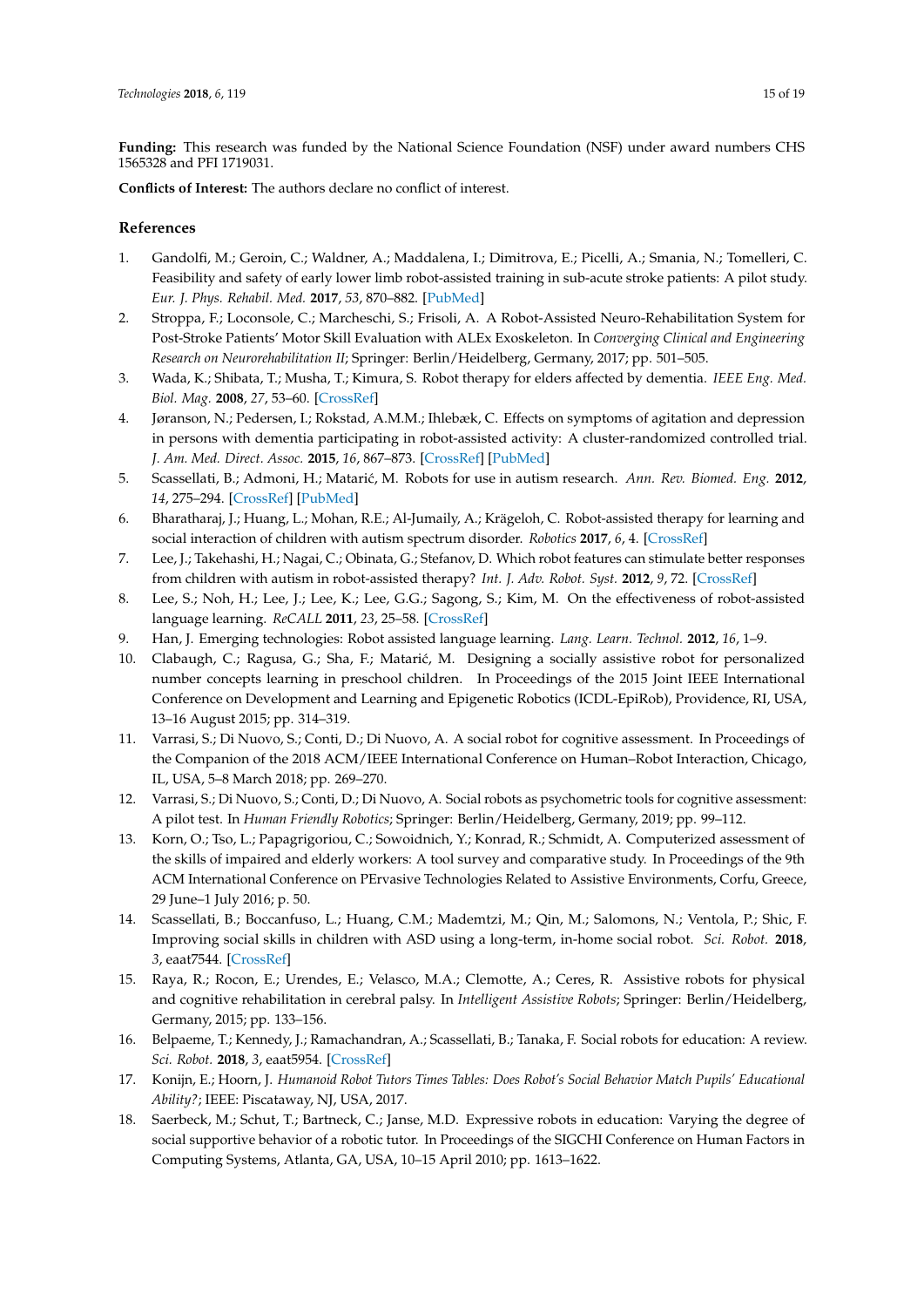- <span id="page-15-0"></span>19. Gordon, G.; Spaulding, S.; Westlund, J.K.; Lee, J.J.; Plummer, L.; Martinez, M.; Das, M.; Breazeal, C. Affective Personalization of a Social Robot Tutor for Children's Second Language Skills. In Proceedings of the AAAI, Phoenix, AZ, USA, 12–17 February 2016; pp. 3951–3957.
- <span id="page-15-1"></span>20. Peters, R.; Broekens, J.; Neerincx, M.A. Robots educate in style: The effect of context and non-verbal behaviour on children's perceptions of warmth and competence. In Proceedings of the 2017 26th IEEE International Symposium on Robot and Human Interactive Communication (RO-MAN), Lisbon, Portugal, 28 August–1 September 2017; pp. 449–455.
- <span id="page-15-2"></span>21. Wada, K.; Shibata, T. Robot therapy in a care house-results of case studies. In Proceedings of the 15th IEEE International Symposium on Robot and Human Interactive Communication, Hatfield, UK, 6–8 September 2006; pp. 581–586.
- <span id="page-15-3"></span>22. Bharatharaj, J.; Huang, L.; Al-Jumaily, A.; Elara, M.R.; Krägeloh, C. Investigating the Effects of Robot-Assisted Therapy among Children with Autism Spectrum Disorder using Bio-markers. In *IOP Conference Series: Materials Science and Engineering*; IOP Publishing: Bristol, UK, 2017; Volume 234, p. 012017.
- <span id="page-15-4"></span>23. Marchal-Crespo, L.; Reinkensmeyer, D.J. Review of control strategies for robotic movement training after neurologic injury. *J. Neuroeng. Rehabil.* **2009**, *6*, 20. [\[CrossRef\]](http://dx.doi.org/10.1186/1743-0003-6-20) [\[PubMed\]](http://www.ncbi.nlm.nih.gov/pubmed/19531254)
- <span id="page-15-5"></span>24. Riener, R.; Lünenburger, L.; Maier, I.C.; Colombo, G.; Dietz, V. Locomotor training in subjects with sensori-motor deficits: An overview of the robotic gait orthosis lokomat. *J. Healthc. Eng.* **2010**, *1*, 197–216. [\[CrossRef\]](http://dx.doi.org/10.1260/2040-2295.1.2.197)
- <span id="page-15-6"></span>25. Jung, J.H.; Lee, N.G.; You, J.H.; Lee, D.C. Validity and feasibility of intelligent Walkbot system. *Electron. Lett.* **2009**, *45*, 1016–1017. [\[CrossRef\]](http://dx.doi.org/10.1049/el.2009.0879)
- <span id="page-15-7"></span>26. Dundar, U.; Toktas, H.; Solak, O.; Ulasli, A.; Eroglu, S. A comparative study of conventional physiotherapy versus robotic training combined with physiotherapy in patients with stroke. *Top. Stroke Rehabil.* **2014**, *21*, 453–461. [\[CrossRef\]](http://dx.doi.org/10.1310/tsr2106-453) [\[PubMed\]](http://www.ncbi.nlm.nih.gov/pubmed/25467393)
- <span id="page-15-8"></span>27. Tong, R.K.; Leung, W.W.; Hu, X.; Song, R. Interactive robot-assisted training system using continuous EMG signals for stroke rehabilitation. In Proceedings of the 3rd International Convention on Rehabilitation Engineering & Assistive Technology, Singapore, 22–26 April 2009; p. 20.
- <span id="page-15-9"></span>28. De Santis, D.; Zenzeri, J.; Casadio, M.; Masia, L.; Riva, A.; Morasso, P.; Squeri, V. Robot-assisted training of the kinesthetic sense: Enhancing proprioception after stroke. *Front. Hum. Neurosci.* **2015**, *8*, 1037. [\[CrossRef\]](http://dx.doi.org/10.3389/fnhum.2014.01037)
- <span id="page-15-10"></span>29. Morone, G.; Paolucci, S.; Cherubini, A.; De Angelis, D.; Venturiero, V.; Coiro, P.; Iosa, M. Robot-assisted gait training for stroke patients: Current state of the art and perspectives of robotics. *Neuropsychiatr. Dis. Treat.* **2017**, *13*, 1303. [\[CrossRef\]](http://dx.doi.org/10.2147/NDT.S114102) [\[PubMed\]](http://www.ncbi.nlm.nih.gov/pubmed/28553117)
- <span id="page-15-11"></span>30. Maciejasz, P.; Eschweiler, J.; Gerlach-Hahn, K.; Jansen-Troy, A.; Leonhardt, S. A survey on robotic devices for upper limb rehabilitation. *J. Neuroeng. Rehabil.* **2014**, *11*, 3. [\[CrossRef\]](http://dx.doi.org/10.1186/1743-0003-11-3) [\[PubMed\]](http://www.ncbi.nlm.nih.gov/pubmed/24401110)
- <span id="page-15-12"></span>31. Chang, W.H.; Kim, Y.H. Robot-assisted therapy in stroke rehabilitation. *J. Stroke* **2013**, *15*, 174. [\[CrossRef\]](http://dx.doi.org/10.5853/jos.2013.15.3.174) [\[PubMed\]](http://www.ncbi.nlm.nih.gov/pubmed/24396811)
- <span id="page-15-13"></span>32. Schwartz, I.; Meiner, Z. Robotic-assisted gait training in neurological patients: Who may benefit? *Ann. Biomed. Eng.* **2015**, *43*, 1260–1269. [\[CrossRef\]](http://dx.doi.org/10.1007/s10439-015-1283-x) [\[PubMed\]](http://www.ncbi.nlm.nih.gov/pubmed/25724733)
- <span id="page-15-14"></span>33. Veerbeek, J.M.; Langbroek-Amersfoort, A.C.; Van Wegen, E.E.; Meskers, C.G.; Kwakkel, G. Effects of robot-assisted therapy for the upper limb after stroke: A systematic review and meta-analysis. *Neurorehabil. Neural Repair* **2017**, *31*, 107–121. [\[CrossRef\]](http://dx.doi.org/10.1177/1545968316666957)
- <span id="page-15-15"></span>34. Chetouani, M.; Boucenna, S.; Chaby, L.; Plaza, M.; Cohen, D.; Chaby, L.; Luherne-du Boullay, V.; Chetouani, M.; Plaza, M.; Templier, L.; et al. Social Signal Processing and Socially Assistive Robotics in Developmental Disorders. In *Social Signal Processing*; Cambrige University Press: Cambrige, UK, 2017; p. 389.
- <span id="page-15-16"></span>35. Spaulding, S.; Chen, H.; Ali, S.; Kulinski, M.; Breazeal, C. A Social Robot System for Modeling Children's Word Pronunciation: Socially Interactive Agents Track. In Proceedings of the 17th International Conference on Autonomous Agents and MultiAgent Systems, Stockholm, Sweden, 10–15 July 2018; pp. 1658–1666.
- <span id="page-15-17"></span>36. Fan, J.; Bian, D.; Zheng, Z.; Beuscher, L.; Newhouse, P.A.; Mion, L.C.; Sarkar, N. A Robotic Coach Architecture for Elder Care (ROCARE) based on multi-user engagement models. *IEEE Trans. Neural Syst. Rehabil. Eng.* **2017**, *25*, 1153–1163. [\[CrossRef\]](http://dx.doi.org/10.1109/TNSRE.2016.2608791) [\[PubMed\]](http://www.ncbi.nlm.nih.gov/pubmed/28113672)
- <span id="page-15-18"></span>37. Cominelli, L.; Carbonaro, N.; Mazzei, D.; Garofalo, R.; Tognetti, A.; De Rossi, D. A multimodal perception framework for users emotional state assessment in social robotics. *Futur. Internet* **2017**, *9*, 42. [\[CrossRef\]](http://dx.doi.org/10.3390/fi9030042)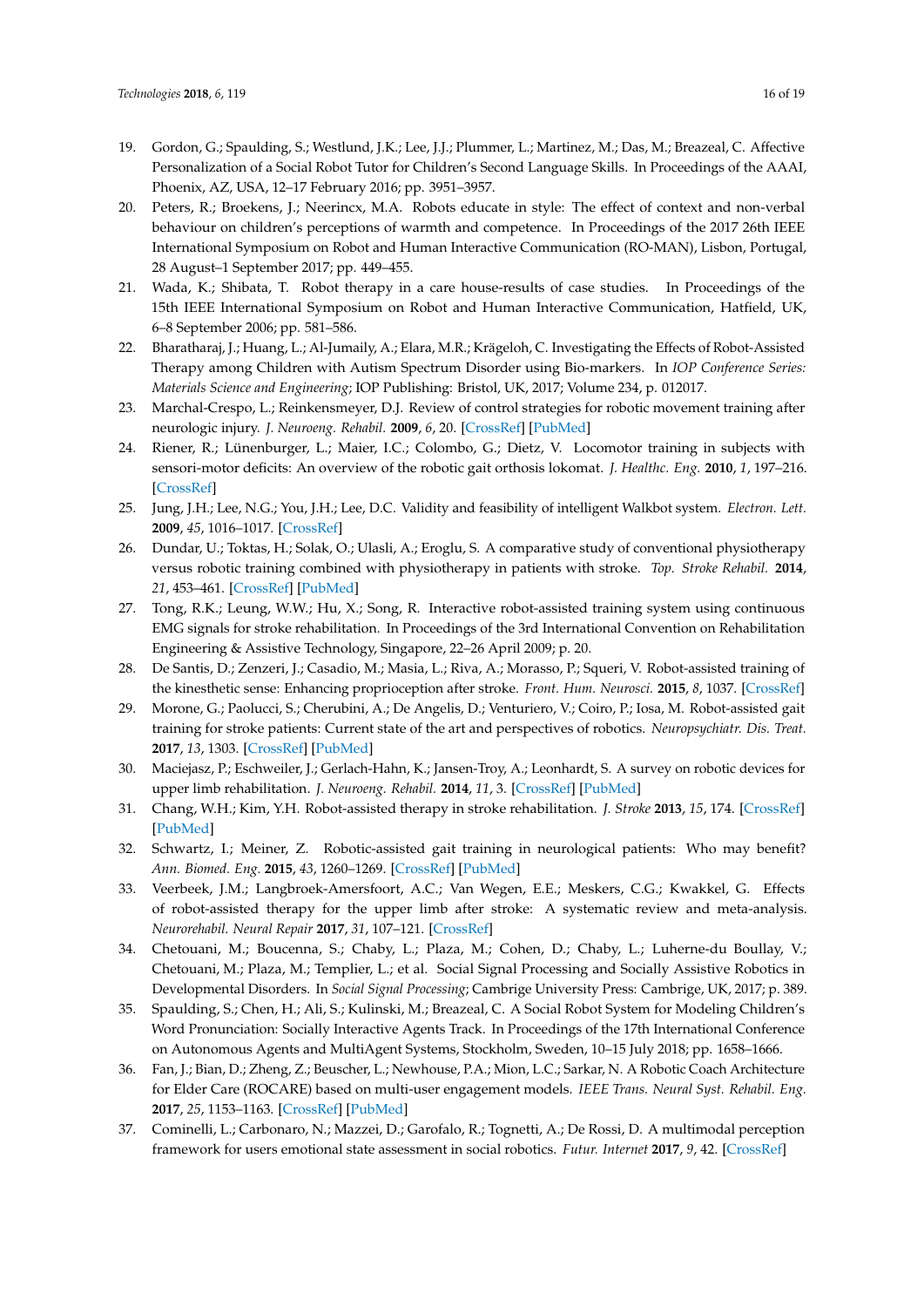- <span id="page-16-0"></span>38. Simonetti, D.; Zollo, L.; Papaleo, E.; Carpino, G.; Guglielmelli, E. Multimodal adaptive interfaces for 3D robot-mediated upper limb neuro-rehabilitation: An overview of bio-cooperative systems. *Robot. Auton. Syst.* **2016**, *85*, 62–72. [\[CrossRef\]](http://dx.doi.org/10.1016/j.robot.2016.08.012)
- <span id="page-16-1"></span>39. Korn, O.; Stamm, L.; Moeckl, G. Designing Authentic Emotions for Non-Human Characters: A Study Evaluating Virtual Affective Behavior. In Proceedings of the 2017 Conference on Designing Interactive Systems, Edinburgh, UK, 10–14 June 2017; pp. 477–487.
- <span id="page-16-2"></span>40. Feng, Y.; Jia, Q.; Wei, W. A Control Architecture of Robot-Assisted Intervention for Children with Autism Spectrum Disorders. *J. Robot.* **2018**, *2018*. [\[CrossRef\]](http://dx.doi.org/10.1155/2018/3246708)
- <span id="page-16-3"></span>41. Trafton, J.G.; Hiatt, L.M.; Harrison, A.M.; Tamborello II, F.P.; Khemlani, S.S.; Schultz, A.C. Act-r/e: An embodied cognitive architecture for human–robot interaction. *J. Hum.-Robot Interact.* **2013**, *2*, 30–55. [\[CrossRef\]](http://dx.doi.org/10.5898/JHRI.2.1.Trafton)
- <span id="page-16-4"></span>42. Cao, H.L.; Van de Perre, G.; Kennedy, J.; Senft, E.; Esteban, P.G.; De Beir, A.; Simut, R.; Belpaeme, T.; Lefeber, D.; Vanderborght, B. A personalized and platform-independent behavior control system for social robots in therapy: Development and applications. *IEEE Trans. Cognit. Dev. Syst.* **2018**. [\[CrossRef\]](http://dx.doi.org/10.1109/TCDS.2018.2795343)
- <span id="page-16-5"></span>43. Müller, S.; Bergande, B.; Brune, P. Robot Tutoring: On the Feasibility of Using Cognitive Systems as Tutors in Introductory Programming Education: A Teaching Experiment. In Proceedings of the 3rd European Conference of Software Engineering Education, Bavaria, Germany, 14–15 June 2018; pp. 45–49.
- <span id="page-16-6"></span>44. Ziafati, P.; Lera, F.; Costa, A.; Nazarikhorram, A.; Van Der Torre, L.; Nazarikhor, A. ProCRob Architecture for Personalized Social Robotics. Presented at the Robots for Learning Workshop @ HRI 2017, Vienna, Austria, 6–9, March 2017. Available online: [https://r4l.epfl.ch/wp-content/uploads/2018/09/R4L\\_HRI\\_](https://r4l.epfl.ch/wp-content/uploads/2018/09/R4L_HRI_2017_paper_9.pdf) [2017\\_paper\\_9.pdf](https://r4l.epfl.ch/wp-content/uploads/2018/09/R4L_HRI_2017_paper_9.pdf) (accessed on 9 December 2018).
- <span id="page-16-7"></span>45. Galindo, C.; Gonzalez, J.; Fernández-Madrigal, J. An architecture for cognitive human–robot integration. Application to rehabilitation robotics. In Proceedings of the 2005 IEEE International Conference on Mechatronics and Automation, Niagara Falls, ON, Canada, 29 July–1 August 2005; Volume 1, pp. 329–334.
- <span id="page-16-8"></span>46. Yanco, H.A.; Drury, J.L. A taxonomy for human–robot interaction. In Proceedings of the AAAI Fall Symposium on Human–Robot Interaction, North Falmouth, MA, USA, 15–17 November 2002; pp. 111–119.
- <span id="page-16-9"></span>47. Yanco, H.A.; Drury, J. Classifying human–robot interaction: An updated taxonomy. In Proceedings of the 2004 IEEE International Conference on Systems, Man and Cybernetics, The Hague, The Netherlands, 10–13 October 2004; Volume 3, pp. 2841–2846.
- <span id="page-16-10"></span>48. Scholtz, J. Theory and evaluation of human–robot interactions. In Proceedings of the 36th Annual Hawaii International Conference on System Sciences, Big Island, HI, USA, 6–9 January 2003.
- <span id="page-16-11"></span>49. Goodrich, M.A.; Schultz, A.C. Human-robot interaction: A survey. *Found. Trends Hum.-Comput. Interact.* **2007**, *1*, 203–275. [\[CrossRef\]](http://dx.doi.org/10.1561/1100000005)
- <span id="page-16-12"></span>50. Lyons, J.B.; Havig, P.R. Transparency in a human–machine context: Approaches for fostering shared awareness/intent. In *International Conference on Virtual, Augmented and Mixed Reality*; Springer: Berlin/ Heidelberg, Germany, 2014; pp. 181–190.
- <span id="page-16-13"></span>51. Drury, J.L.; Scholtz, J.; Yanco, H.A. Awareness in human–robot interactions. In Proceedings of the IEEE International Conference on Systems, Man and Cybernetics, Washington, DC, USA, 8 October 2003; Volume 1, pp. 912–918.
- <span id="page-16-14"></span>52. Tapus, A.; Ţăpuş, C.; Matarić, M.J. User-robot personality matching and assistive robot behavior adaptation for post-stroke rehabilitation therapy. *Intell. Serv. Robot.* **2008**, *1*, 169–183. [\[CrossRef\]](http://dx.doi.org/10.1007/s11370-008-0017-4)
- <span id="page-16-15"></span>53. Salter, T.; Michaud, F.; Larouche, H. How wild is wild? A taxonomy to characterize the 'wildness' of child–robot interaction. *Int. J. Soc. Robot.* **2010**, *2*, 405–415. [\[CrossRef\]](http://dx.doi.org/10.1007/s12369-010-0069-4)
- <span id="page-16-16"></span>54. Beer, J.; Fisk, A.D.; Rogers, W.A. Toward a framework for levels of robot autonomy in human–robot interaction. *J. Hum.-Robot Interact.* **2014**, *3*, 74. [\[CrossRef\]](http://dx.doi.org/10.5898/JHRI.3.2.Beer) [\[PubMed\]](http://www.ncbi.nlm.nih.gov/pubmed/29082107)
- <span id="page-16-17"></span>55. Christiernin, L.G. How to Describe Interaction with a Collaborative Robot. In Proceedings of the Companion of the 2017 ACM/IEEE International Conference on Human–Robot Interaction, Vienna, Austria, 6–9 March 2017; pp. 93–94.
- <span id="page-16-18"></span>56. Hermann, M.; Pentek, T.; Otto, B. Design principles for industrie 4.0 scenarios. In Proceedings of the 2016 49th Hawaii International Conference on System Sciences (HICSS), Koloa, HI, USA, 5–8 January 2016; pp. 3928–3937.
- <span id="page-16-19"></span>57. Zollo, L.; Wada, K.; Van der Loos, H.M. Special issue on assistive robotics [from the guest editors]. *IEEE Robot. Autom. Mag.* **2013**, *20*, 16–19. [\[CrossRef\]](http://dx.doi.org/10.1109/MRA.2012.2236255)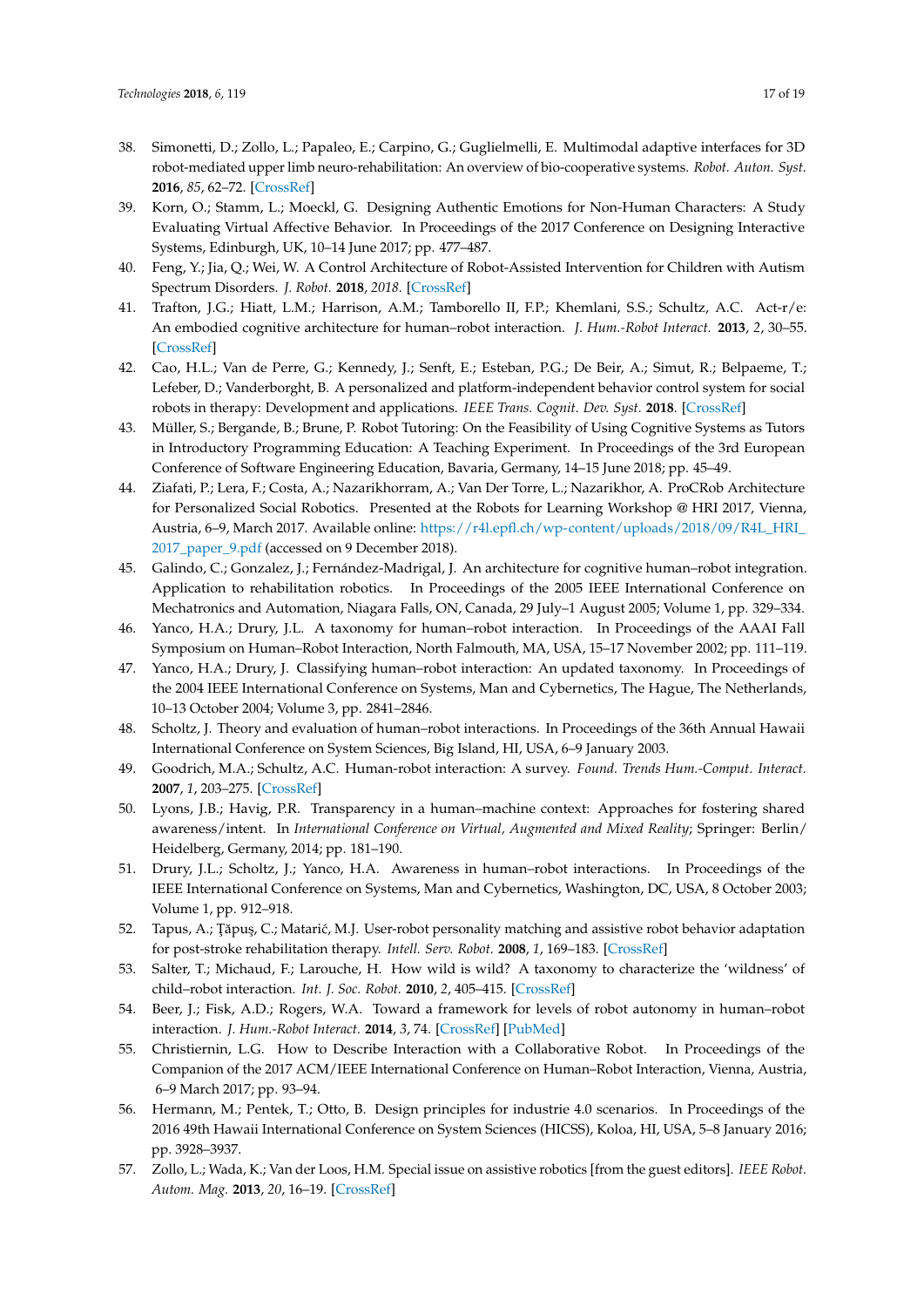- <span id="page-17-0"></span>58. Kan, P.; Huq, R.; Hoey, J.; Goetschalckx, R.; Mihailidis, A. The development of an adaptive upper-limb stroke rehabilitation robotic system. *J. Neuroeng. Rehabil.* **2011**, *8*, 33. [\[CrossRef\]](http://dx.doi.org/10.1186/1743-0003-8-33) [\[PubMed\]](http://www.ncbi.nlm.nih.gov/pubmed/21679457)
- <span id="page-17-1"></span>59. Andrade, K.; Fernandes, G.; Caurin, G.; Siqueira, A.; Romero, R.; Pereira, R. Dynamic player modelling in serious games applied to rehabilitation robotics. In Proceedings of the SBR-LARS Robotics Symposium and Robocontrol, Sao Carlos, Brazil, 18–23 October 2014; pp. 211–216.
- <span id="page-17-2"></span>60. Hemminghaus, J.; Kopp, S. Towards adaptive social behavior generation for assistive robots using reinforcement learning. In Proceedings of the 2017 ACM/IEEE International Conference on Human–Robot Interaction, Vienna, Austria, 6–9 March 2017; pp. 332–340.
- <span id="page-17-3"></span>61. Magyar, G.; Vircikova, M. Socially-Assistive Emotional Robot that Learns from the Wizard During the Interaction for Preventing Low Back Pain in Children. In *International Conference on Social Robotics*; Springer: Berlin/Heidelberg, Germany, 2015; pp. 411–420.
- <span id="page-17-4"></span>62. Gao, Y.; Barendregt, W.; Obaid, M.; Castellano, G. When robot personalisation does not help: Insights from a robot-supported learning study. In Proceedings of the Robot and Human Interactive Communication, Tai'an, China, 27 August–1 September 2018.
- <span id="page-17-5"></span>63. Al Moubayed, S.; Beskow, J.; Skantze, G.; Granström, B. Furhat: A back-projected human-like robot head for multiparty human–machine interaction. In *Cognitive Behavioural Systems*; Springer: Berlin/Heidelberg, Germany, 2012; pp. 114–130.
- <span id="page-17-6"></span>64. Short, E.; Mataric, M.J. Robot moderation of a collaborative game: Towards socially assistive robotics in group interactions. In Proceedings of the 2017 26th IEEE International Symposium on Robot and Human Interactive Communication (RO-MAN), Lisbon, Portugal, 28 August–1 September 2017; pp. 385–390.
- <span id="page-17-7"></span>65. Alsos, O.A.; Svanæs, D. Designing for the secondary user experience. In *IFIP Conference on Human-Computer Interaction*; Springer: Berlin/Heidelberg, Germany, 2011; pp. 84–91.
- <span id="page-17-8"></span>66. Senft, E.; Baxter, P.; Kennedy, J.; Belpaeme, T. Sparc: Supervised progressively autonomous robot competencies. In *International Conference on Social Robotics*; Springer: Berlin/Heidelberg, Germany, 2015; pp. 603–612.
- <span id="page-17-9"></span>67. Matsas, E.; Vosniakos, G.C. Design of a virtual reality training system for human–robot collaboration in manufacturing tasks. *Int. J. Interact. Des. Manuf.* **2017**, *11*, 139–153. [\[CrossRef\]](http://dx.doi.org/10.1007/s12008-015-0259-2)
- <span id="page-17-10"></span>68. Esteban, P.G.; Baxter, P.; Belpaeme, T.; Billing, E.; Cai, H.; Cao, H.L.; Coeckelbergh, M.; Costescu, C.; David, D.; De Beir, A.; et al. How to build a supervised autonomous system for robot-enhanced therapy for children with autism spectrum disorder. *Paladyn J. Behav. Robot.* **2017**, *8*, 18–38. [\[CrossRef\]](http://dx.doi.org/10.1515/pjbr-2017-0002)
- <span id="page-17-11"></span>69. Cuayáhuitl, H.; van Otterlo, M.; Dethlefs, N.; Frommberger, L. Machine learning for interactive systems and robots: A brief introduction. In Proceedings of the 2nd Workshop on Machine Learning for Interactive Systems: Bridging the Gap Between Perception, Action and Communication, Beijing, China, 3–4 August 2013; pp. 19–28.
- <span id="page-17-12"></span>70. Bloom, B.S. The 2 sigma problem: The search for methods of group instruction as effective as one-to-one tutoring. *Educ. Res.* **1984**, *13*, 4–16. [\[CrossRef\]](http://dx.doi.org/10.3102/0013189X013006004)
- <span id="page-17-13"></span>71. Kupcsik, A.; Hsu, D.; Lee, W.S. Learning dynamic robot-to-human object handover from human feedback. In *Robotics Research*; Springer: Berlin/Heidelberg, Germany, 2018; pp. 161–176.
- <span id="page-17-14"></span>72. Yakub, F.; Khudzari, A.Z.M.; Mori, Y. Recent trends for practical rehabilitation robotics, current challenges and the future. *Int. J. Rehabil. Res.* **2014**, *37*, 9–21. [\[CrossRef\]](http://dx.doi.org/10.1097/MRR.0000000000000035) [\[PubMed\]](http://www.ncbi.nlm.nih.gov/pubmed/24126254)
- <span id="page-17-15"></span>73. Korn, O.; Bieber, G.; Fron, C. Perspectives on Social Robots: From the Historic Background to an Experts' View on Future Developments. In Proceedings of the 11th PErvasive Technologies Related to Assistive Environments Conference, Corfu, Greece, 26–29 June 2018; pp. 186–193.
- <span id="page-17-16"></span>74. Odette, K.; Rivera, J.; Phillips, E.K.; Jentsch, F. Robot Self-Assessment and Expression: A Learning Framework. In *Proceedings of the Human Factors and Ergonomics Society Annual Meeting*; SAGE Publications Sage CA: Los Angeles, CA, 2017; Volume 61, pp. 1188–1192.
- <span id="page-17-17"></span>75. Li, G.; Hung, H.; Whiteson, S.; Knox, W.B. Using informative behavior to increase engagement in the tamer framework. In Proceedings of the 2013 International Conference on Autonomous Agents and Multi-Agent Systems, St. Paul, MN, USA, 6–10 May 2013; pp. 909–916.
- <span id="page-17-18"></span>76. Zehfroosh, A.; Kokkoni, E.; Tanner, H.G.; Heinz, J. Learning models of Human–Robot Interaction from small data. In Proceedings of the 2017 25th Mediterranean Conference on Control and Automation (MED), Valletta, Malta, 3–6 July 2017; Volume 2017, p. 223.